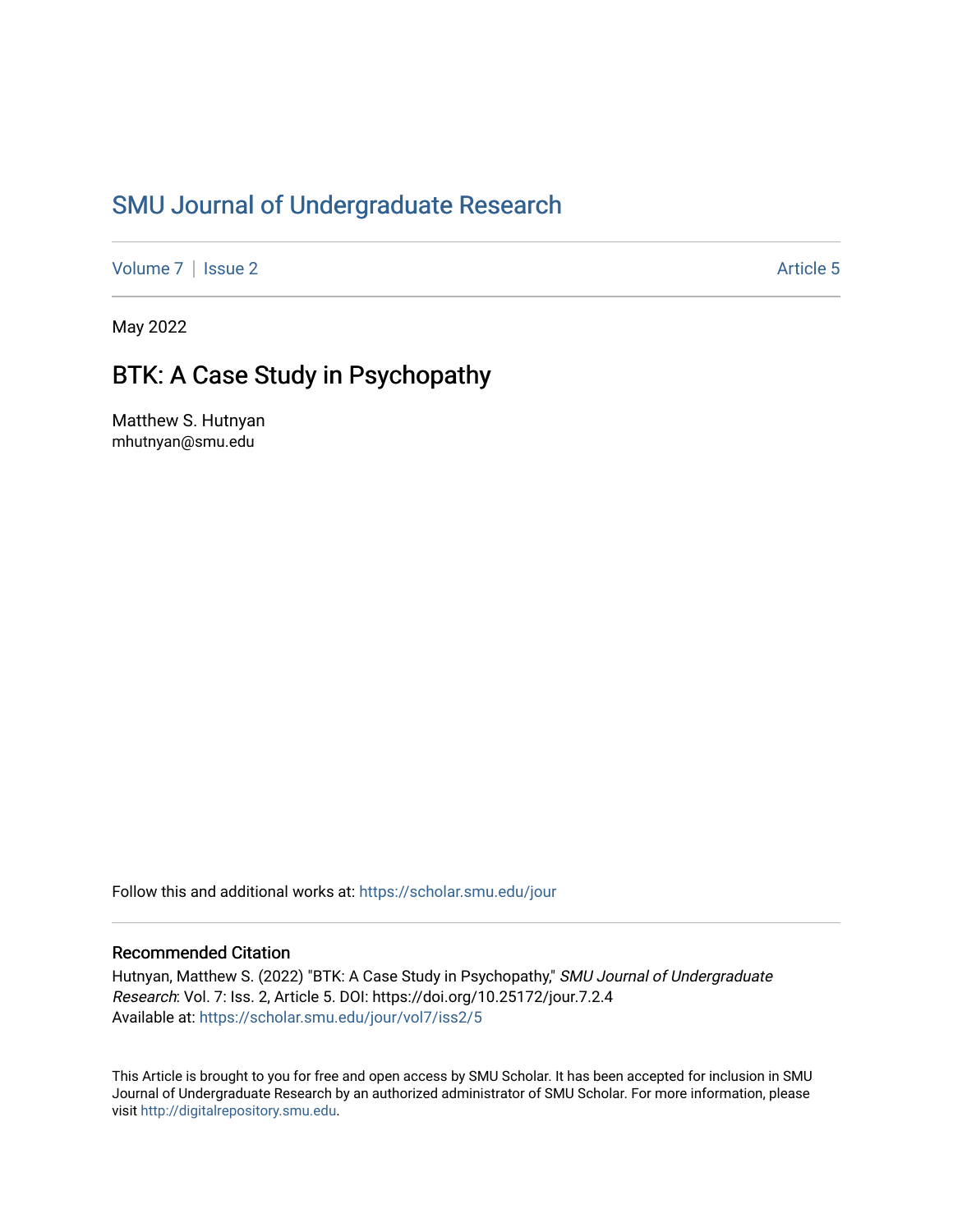# **BTK: A Case Study in Psychopathy**

# Matthew S. Hutnyan

mhutnyan@smu.edu

Mentor: Dr. James Calvert<sup>1</sup>

#### **ABSTRACT**

Psychopathy and serial murder have been topics of great public interest and media attention for several decades. Dennis Rader, a serial killer well-known by his pseudonym "BTK," was responsible for the gruesome torture and murder of ten people between 1974 and 1991. Although some information is known about him through media accounts, little work has been done to synthesize information about his life and crimes, and to examine him as a case study of psychopathy. Through careful literature review and analysis, this study aims to provide insight into Rader's life and crimes, and to delineate his psychopathology to gain a better understanding of psychopathy. The results of this case study indicate that Dennis Rader exhibited many features of psychopathy, as well as antisocial and narcissistic personality disorders. This case study has important implications for the public perception of psychopathy and serial murderers, and the investigation of individual psychopaths, emphasizing the value of a comprehensive review of an individual's life factors in relation to their criminal behavior.

#### **1. INTRODUCTION**

There is perhaps no topic of psychology and criminology that has gained more widespread interest than that of psychopathy and serial murder. News media outlets have long sensationalized the heinous acts of serial killers like Ted Bundy and Jeffrey Dahmer, and films such as *The Silence of the Lambs*, *Se7en*, and *American Psycho* have captivated audiences for decades. Dramatized stories of violent crime, rape, and murder that are often associated with the term "psychopath" have rapidly populated American culture. Many of these accounts and portrayals fail to make an important distinction between psychopaths and other types of criminal offender – a distinction that is often lost not only on news media outlets, the entertainment industry, and the public, but also on professionals that work within the criminal justice system (e.g., psychologists, psychiatrists, law enforcement). In this context, it is important to demonstrate how psychopathy manifests and explain why it does.

"Bind them, torture them, kill them"—this was the motto of the infamous "BTK" killer of Wichita, Kansas who gruesomely murdered ten people between 1974 and 1991. His heinous acts created a wake of fear among Kansans that lasted for decades, and he will long be remembered as one of the most elusive serial killers in American history. BTK became infamous primarily because he did not have one "type" of victim, he did not kill in rapid succession, and he sent numerous letters to local media outlets and law enforcement, detailing his crimes and crafting a public persona for himself. After three decades of eluding capture, BTK made an erroneous decision to send law enforcement identifiable information. He was subsequently arrested and convicted for his crimes (Eagle Staff, 2019).

BTK was not a deformed monster or a devilish effigy. He was Dennis Rader—church president, Boy Scout leader, and ADT employee—who lived in an average neighborhood with his wife and two kids. He was the archetype of a suburban man, with a sinister pastime. The study of serial killers and psychopathy requires a fundamental understanding that "monstrous acts do not necessarily proceed from monsters" (Gray, 2010, p. 191). It is easy to project one's perception of horrible acts onto the person who commits them, but as exemplified by Rader, acts are often separate from the actor as he is known by others. "We expect that the person who committed the acts to be as horrible as the acts themselves," says Psychologist Richard Gray, "but ultimately we find the evildoer pedestrian, his life outside of the crime and its contexts relatively unremarkable" (Gray, 2010, p. 191). From a layperson's perspective, the case of BTK is disconcerting and fantastical. It seems unlikely that a man like Dennis Rader could commit the crimes of BTK, and if he did, that would mean that anyone could be walking around committing those crimes. This is the danger of a psychopath.

#### **2. PSYCHOPATHY**

#### *A. A Brief History*

Researchers have found references to the construct of psychopathy—known as "moral insanity," "constitutional inferiority," "insanity without delirium," and "moral derangement," among other things—throughout time and across cultures (Hare, 1999; Kiehl & Hoffman, 2011; Wilson et al., 2014). Although definitions have shifted over time, many of the underlying traits and characteristics of psychopathy have been long observed. Theophrastus, a student of Aristotle's, is considered one of the first people to formally write on the topic of psychopathy, calling those who lacked empathy and a conscience "the unscrupulous" (as cited in Kiehl & Hoffman, 2011, p. 359). Psychopathic characteristics are also common among characters in biblical, classical, medieval, and modern texts, including the works of Shakespeare, the Chinese epic *Jin Ping Mei*, Berthold Brecht's *Three Penny Opera*, and Anthony

<sup>&</sup>lt;sup>1</sup> Dr. James Calvert is a senior lecturer in SMU's Psychology Department.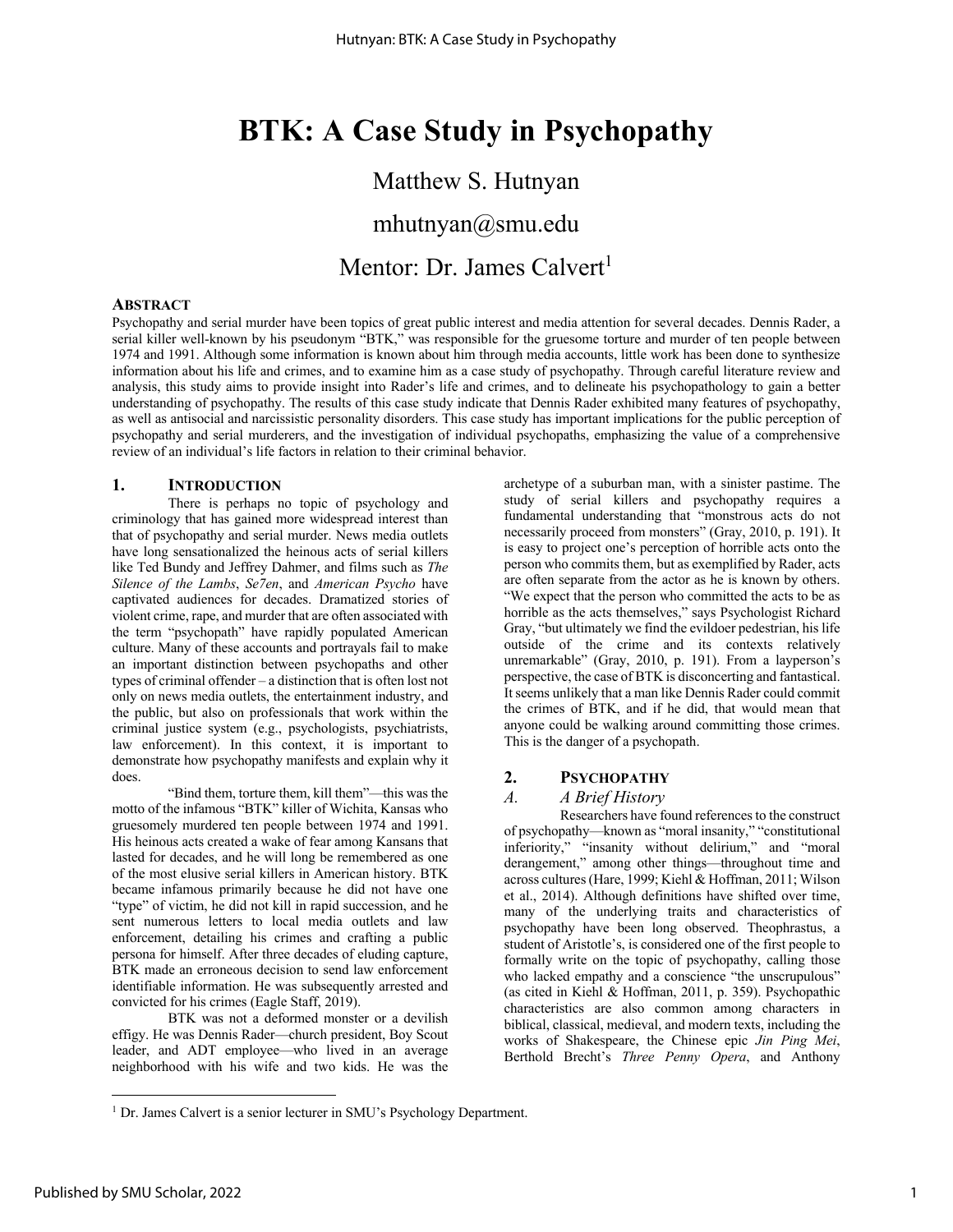Burgess' *A Clockwork Orange*, taking on diverse and often villainous forms.

A scientific notion of psychopathy was first described in the early nineteenth century by French Psychiatrist Philippe Pinel. He observed a distinct pattern of remorselessness and lack of restraint among some individuals that was particularly severe and malicious compared to other patients he had treated (Hare, 1999; see Arrigo & Shipley, 2001 for a discussion of Pinel and other key figures in the history of psychopathy). One of Pinel's students, Jean Etienne Dominique Esquirol, dubbed this set of characteristics *la folie raisonnante*, which translates to "rational madness" (Kiehl & Hoffman, 2011). In the early 1940s, American Psychiatrist Hervey Cleckley (1941) wrote *The Mask of Sanity*, a seminal work on psychopathic characteristics. In it, he describes many cases of psychopathy characterized by a total lack of empathy, enhanced social skills and persuasive ability, and exceptional charm. While some of his patients were "plainly unsuited for life in any community," a select few were much more troubling: they were highly functioning businessmen, doctors, and lawyers, able to meet the demands of society "despite having the same clinical constellations as their less-functioning brethren, including grandiosity, impulsivity, remorselessness and shallow affect" (Cleckley, 1976, p. 188; Kiehl & Hoffman, 2011, p. 360). This early clinical view served as the foundation for a modern definition of psychopathy.

#### *B. Approaching a Definition*

Although psychopathy has been observed for centuries, it was not until the past 40 years that it became a subject of systematic inquiry and elaboration (Wilson et al., 2014; Hare, 1999). The term "psychopathy" comes from the German word *psychopastiche* (Kiehl & Hoffman, 2011, p. 361). In English, it translates to "mental illness" (from *psyche*, meaning "mind," and *pathos*, meaning "disease;" Hare, 1999). Over time, the word has taken on two definitions: one generic and one scientific (i.e., as psychopathy is discussed in this article).

In psychological science, psychopathy is viewed as a construct that "manifests as a syndrome characterized by a constellation of affective, interpersonal, lifestyle and antisocial features," such as grandiosity, deceitfulness, lack of empathy, callousness, and impulsivity (De Brito et al., 2021, p. 1). According to Psychologist Robert Hare (1999), psychopaths can be described as "intraspecies predators who use charm, manipulation, intimidation, and violence to control others and to satisfy their own selfish needs. Lacking in conscience and in feelings for others, they cold-bloodedly take what they want and do as they please, violating social norms and expectations without the slightest sense of guilt or regret" (p. 26). These features of psychopathy were operationalized by the Hare Psychopathy Checklist— Revised (PCL-R; Hare, 2003), the most widely used measure of psychopathy (De Brito et al., 2021). Hare's four factor model of psychopathy (Hare, 2003; Hare & Neumann, 2005) has substantial empirical support and remains the most popular conception of the construct (see Table 1; Neumann et al., 2015). Interpersonal and affective factors are considered particularly important features of psychopathy. Evidence suggests that affective features, such as lack of remorse and callousness, are central features of psychopathy

(Preszler et al., 2018; Verschuere et al., 2018). In addition, affective and interpersonal features distinguish individuals with psychopathy from individuals with the broader diagnosis of antisocial personality disorder (ASPD; De Brito et al., 2021).

Throughout the history of the *Diagnostic and Statistical Manual for Mental Disorder*(DSM), psychopathy has been closely tied to ASPD and there is ongoing debate regarding the diagnostic criteria of and conceptual overlap between the two (see Crego & Widiger, 2015). Although antisociality is considered a feature of psychopathy, the two terms are not synonymous and evidence supports them as discrete constructs (Neumann et al., 2015). The DSM-5 (American Psychiatric Association [APA], 2013) does not include psychopathy as a personality disorder; however, ASPD and other Cluster B personality disorders are strongly associated with psychopathy (De Brito et al., 2021). Instead, the APA (2013) includes psychopathy in a special section of the DSM-5 entitled "Alternative DSM-5 Model for Personality Disorders." In the DSM-5, psychopathy is considered a "distinct variant" of ASPD marked by "a lack of anxiety or fear and by a bold interpersonal style that may mask maladaptive behaviors" (APA, 2013, p. 765). Psychopathy is characterized by a combination of high levels of attention seeking and low levels of withdrawal and anxiousness. This characterization of psychopathy maps onto Hare and Cleckley's conceptualizations well (Crego & Widiger, 2015) and reflects the particular importance of affective and interpersonal features.

### *C. Development and Correlates of Psychopathy and Violence*

There is little consensus regarding how psychopathy develops and what qualify as necessary or sufficient causes; however, several theories have been posited. Theories generally fall within two predominant models: adevelopmental and developmental (Lynam & Gudonis, 2005). Adevelopmental theories hold that psychopathy doesn't *develop*, but is the result of underlying processes (e.g., deficit in response modulation) or traits (e.g., lack of fear, impulsivity; Lynam & Gudonis, 2005). Most developmental theories, on the other hand, hold that inborn traits (e.g., lack of empathy, unemotional temperament) interact with environmental factors to produce features of psychopathy (Lynam & Gudonis, 2005). Regardless of developmental model, there is robust evidence of underlying genetic risk for psychopathic traits (De Brito et al., 2021). In addition, studies have identified a wide range of environmental risk factors associated with later development of psychopathic features including prenatal maternal stress, harsh parental discipline during adolescence, negative parental emotions, and disrupted family functioning (De Brito et al., 2021). In addition to these risk factors, there are several correlates of psychopathy relevant to Rader's case.

#### *D. Intelligence*

There is significant empirical support for a robust inverse relationship between intelligence and criminality (e.g., Rushton & Templer, 2009). Unsurprisingly, lower levels of intelligence have been associated with lifestyle features (e.g., impulsivity, lack of behavioral control) of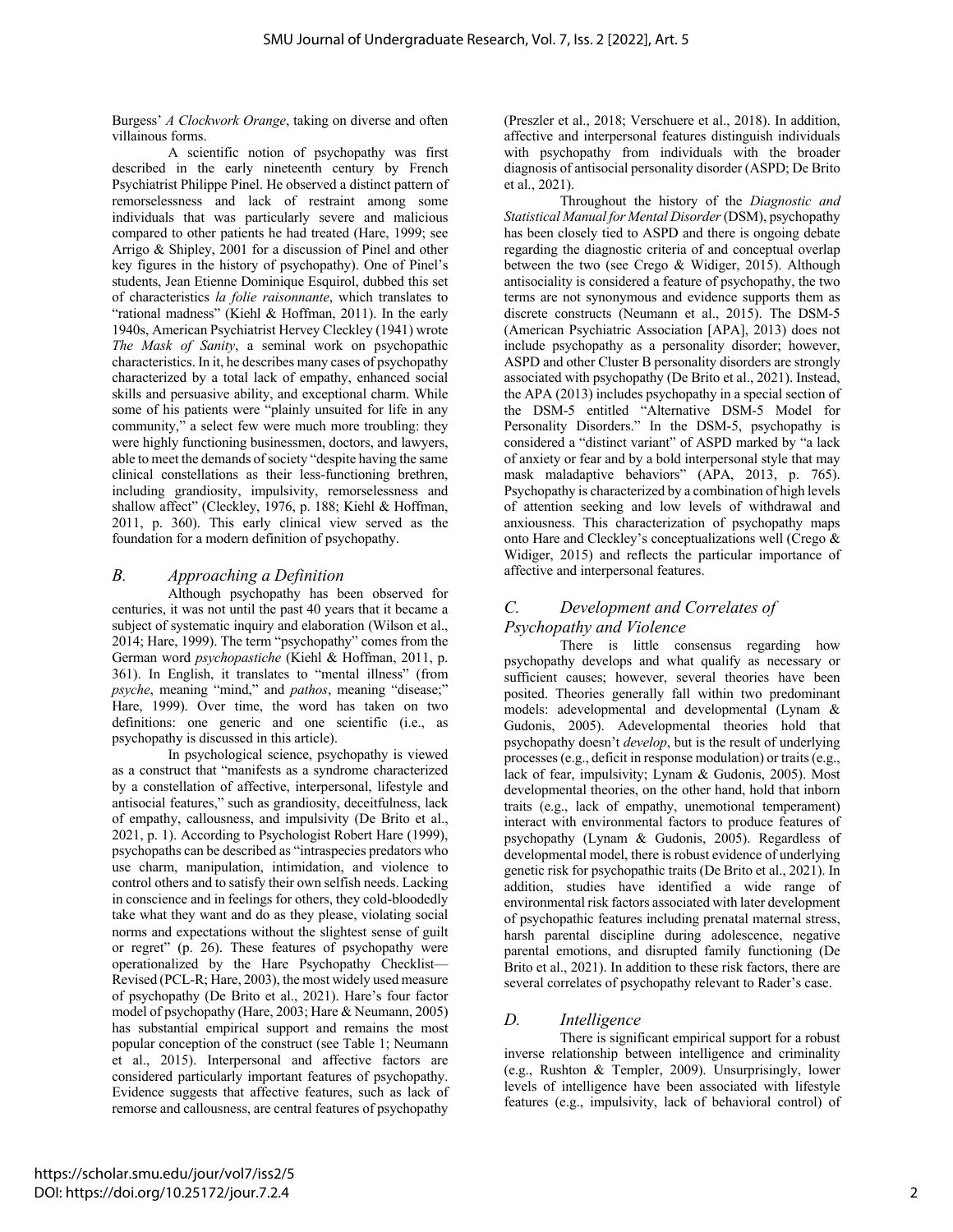psychopathy (Heinzen et al., 2011). Mixed results have been reported regarding the association between other features of psychopathy and intelligence (e.g., Harpur et al., 1989; Forth, Hart, & Hare, 1990). Interpersonal features have previously been positively associated with intelligence (Vitacco et al., 2005; Neumann & Hare, 2007), but recent results did not replicate these findings (Heinzen et al., 2011). Despite a lack of consensus on the association between most factors of psychopathy and intelligence, higher levels of intelligence in psychopaths are associated with earlier initiation of violent crime (Johansson & Kerr, 2005).

#### *E. Childhood Maltreatment*

In addition, evidence suggests childhood maltreatment may play a role in the development of psychopathy (De Brito et al., 2021). Specifically, a strong relationship between childhood physical abuse and antisocial features of psychopathy has been found (Dargis et al., 2016; Graham et al., 2012). Findings related to other forms of childhood abuse (e.g., emotional, sexual) are mixed; however, positive associations between emotional abuse and psychopathy (Dargis et al., 2016) as well as sexual abuse and psychopathy have been found (Graham et al., 2012). Taken together, these results suggest that childhood maltreatment is related to antisociality and psychopathy.

#### *F. Traumatic Brain Injury and Neurological Disorders*

Substantial evidence supports the association between brain abnormalities – specifically in areas related to moral decision making, emotional processing, and learning—and psychopathy. In addition, connectivity between these areas (i.e., frontal and temporo-limbic regions) has been shown to be diminished in psychopaths (Debowska et al., 2014). Conditions such as frontotemporal dementia and traumatic brain injury (TBI) are also associated with psychopathy, and it has been proposed that disrupted prefrontal cortex connection is the mechanism by with TBI leads to an increased risk of psychopathy (Granacher & Fozdar, 2020). In a meta-analysis of traumatic brain injury studies, Fazel et al. (2009) found that individuals with a TBI were at greater risk for violent behavior and that comorbid psychopathology among individuals with TBI was associated with greater risk of violent behavior. These findings suggest that brain abnormalities, either congenital or acquired, may be important risk factors of psychopathy.

#### *G. MacDonald's Triad*

MacDonald's Triad (MacDonald, 1963) is a set of three childhood behaviors—fire setting, animal cruelty, and bedwetting (enuresis)—purportedly associated with later aggressive, violent, and sadistic behaviors (e.g., murder, rape). Evidence of the association between the full Triad and later violent behavior is mixed; however, fire setting and animal cruelty have emerged as stand-alone correlates of future violence and criminality (Langevin, 2003; Joubert et al., 2021; Slavkin, 2001). Conversely, bedwetting seems to be the weakest correlate of future violence and criminality (Heath et al., 1984; Slavkin, 2001). Given the mixed results related to the Triad, some reviewers (e.g., Miller, 2001; Parfitt et al., 2020) have suggested that each of the three

components be viewed as individual predictors, rather than as a cluster.

Instead of viewing fire setting and animal cruelty as direct antecedents of violence, Walters (2012, 2017) has suggested that they may be more accurately viewed as expressions of temperamental dimensions that predispose an individual to act violently (i.e., temperament mediates the relationship between Triad behaviors and later violent behaviors). Specifically, he showed that animal cruelty was highly correlated with fearlessness, whereas fire setting was highly correlated with disinhibition. In addition, he found that animal cruelty and fire setting failed to predict violent offending after controlling for fearlessness and disinhibition, respectively (Walters, 2017). This suggests that fire setting and animal cruelty may be behaviors directly associated with temperament rather than violence.

Particular attention should be paid to animal cruelty, because of a potential link between violence against animals and violence against humans. The violence graduation hypothesis maintains that cruelty against animals leads to violence against humans in a graduated fashion (Wright & Hensley, 2003). Although testing of this hypothesis has resulted in mixed findings (Hensely & Tallichet, 2009; Hensely, Tallichet, & Dutkiiewicz, 2009; Walters, 2013), it seems to be the most promising predictor of the three Triad components.

#### *H. Sexual Fantasies*

In two studies of non-clinical samples, Visser et al. (2015) found that psychopathic traits predicted fantasy themes of anonymous, uncommitted, nonromantic sexual activity. In addition, they found that psychopathy predicted self-reported engagement in dominant, deviant, and adventurous sexual activity. Notably, participants who reported high levels of fantasizing about these sexual themes were more likely to engage in those behaviors if they also reported high levels of psychopathy. These findings suggest that psychopathy is an important mediator between sexual fantasies and sexual behaviors, especially those that are deviant. In addition, evidence suggests that psychopathy is positively associated with sadistic paraphilia (i.e., recurrent intense sexual urges, fantasies, or behaviors involving nonhuman objects, non-consenting people, or the suffering of oneself or another; Woodworth et al., 2013). In a study of sexual murderers, Prentky et al. (1989) found that serial murderers were more likely than single murderers to be diagnosed with paraphilia, experience violent fantasies, and organize their crime scenes (i.e., place bodies and objects in particular positions and places). The authors concluded that these results suggested fantasy may be a "presumptive mechanism for sexual sadism and sexual murder" (Prentky et al., 1989, p. 890). Taken together these results suggest that violent, sexual fantasies are more common among psychopaths than non-psychopaths and that fantasies experienced by psychopaths may lead to violent sexual behavior.

#### **3. OBJECTIVE**

Dennis Rader is of particular interest because he does not fit the mold of a conventional serial killer. He had unique victim preferences, he didn't kill in quick succession,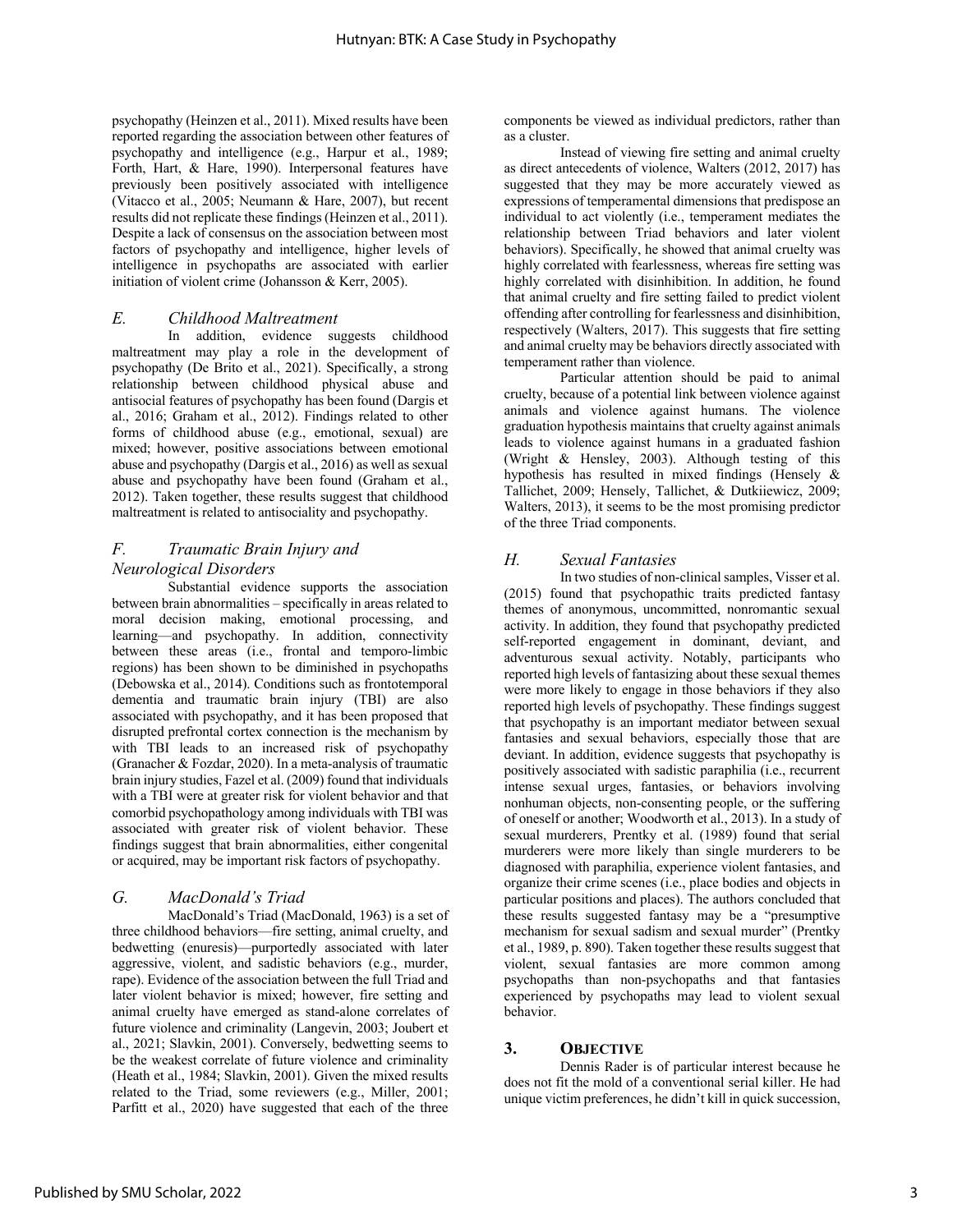and he communicated with media and law enforcement in a brazen manner. Moreover, Rader did not appear to experience many of the adverse life experiences generally associated with the development of antisocial personality disorder, psychopathy, or a life of crime generally. Rader's is a unique case among psychopaths and serial killers. Although there exists a plethora of information regarding his crimes, the literature has lacked a comprehensive review and synthesis of information related to Rader's life and crimes. In addition, little work has been done to analyze his life and crimes to delineate his psychopathology. This case study provides a comprehensive review of Rader's life and crimes, as well as an analysis of them. Contributing factors to Rader's psychopathy as well as implications for public perception are discussed.

#### **4. METHODS**

To gain a better understanding of the life and crimes of Dennis Rader, a careful review of extant literature was conducted. PsycINFO and Google Scholar were searched using the terms "BTK" and "Dennis Rader," resulting in a variety of source types, including media accounts (e.g., newspaper articles), books, and peerreviewed journal articles. In addition, Google searches were conducted to find archived internet pages and media accounts contemporary with Rader's crimes. After synthesizing information known about Rader, a psychological analysis was performed to approximate how Rader's life and crimes relate to and satisfy criteria for relevant psychopathologies, with particular emphasis placed on psychopathy.

#### **5. DENNIS RADER'S LIFE**

#### *A. Early Life and Education*

Dennis Lynn Rader was born March 9, 1945, to William and Dorothea Rader outside the small town of Columbus, Kansas (Ramsland, 2016; Douglas & Doddy, 2008). He was the oldest of four boys, all of whom were born within ten years (Sexton et al., 2005). His father was in the United States Marine Corps but was discharged and became employed as a mechanic shortly after Rader's birth (Ramsland, 2016). His mother's occupation throughout her adult life is mostly unknown. Rader was raised by both of his biological parents. Many described his mother as "loving" and his father as "tough but decent" (Magnus, 2005, para. 5).

Rader's first years were largely spent on his grandparents' farm, where his entire family lived in one house (Douglas & Doddy, 2008). In 1949, he and his family moved to Wichita, Kansas. There, his parents bought a house and worked tirelessly to maintain it, eventually crafting a small garden and chicken coops (Ramsland, 2016). As a boy, Rader became heavily involved in Zion Lutheran Church where he was baptized and, at the age of twelve, confirmed (Douglas & Doddy, 2008; Sexton et al., 2005). In his guided autobiography, he recalled a time when he swore off cussing, drinking, sex, and drugs, even returning home on the verge of tears after a friend of his spoke the name of God (Ramsland, 2016). In addition, he became involved with the Boy Scouts.

Although many details of Rader's school life, including his academic performance and socialization, are unknown, it seems as though he was a relatively highperforming student and kept mostly to himself. According to an eighth-grade classmate, Rader was bright and did well in school (Sexton et al., 2005). It has been speculated that Rader saved a fellow Boy Scout on a canoe trip when he was fifteen; however, this remains unconfirmed. It is also unknown whether he was bullied or teased, or if he engaged in any romantic relationships throughout his adolescence and teen years (Sexton et al., 2005). In 1963, Rader graduated from Wichita Heights Valley Center High School (Douglas & Doddy, 2008).

Two years after graduating from high school he enrolled at Kansas Wesleyan University where he completed courses for a year before enlisting in the Air Force (King, 2012; Sylvester, 2007). He served four years as a mechanic and subsequently returned to Kansas. Rader's father passed away in 1966 (Sexton et al., 2005). In 1971, Rader began working in the meat department of a local grocery store where his mother had been a bookkeeper. Around the same time, he married Paula Dietz and began attending Butler County Community College (Sylvester, 2007; Greene, 2005). Shortly after, he had a brief stint at Coleman Company, an outdoor supply company, where two of his victims, Julie Otero and Kathryn Bright, worked around the same time (Sylvester, 2007). In 1973, he enrolled at Wichita State University where he eventually earned a bachelor's degree in administrative justice (Sexton et al., 2005). During his time at Wichita State, he became employed by ADT, a national security company, as an alarm systems installer and had two children with his wife, Paula. He remained employed by ADT throughout the commission of most of his murders, from 1974 to 1988 (Sylvester, 2007; King, 2012; Eagle Staff, 2019). At one point he applied to the Wichita Police Department, but was rejected (Sexton et al., 2005). Three years after leaving ADT, Rader began working as a compliance supervisor for Park City, Kansas and remained in that role until his arrest in 2005. His duties included animal control, city ordinance enforcement, and responding to nuisance calls (Sexton et al., 2005; Sylvester, 2007). Throughout his adult life, Rader served as a Boy Scout leader and as the president of his church, Christ Lutheran (Eagle Staff, 2019).

Rader's degree of intelligence is unknown; however, by many accounts he was a bright, organized man. Many who knew Rader said he paid great attention to detail and worked in an organized manner; others viewed him as controlling (Eagle Staff, 2019). On the other hand, Rader did not seem to be a talented writer or speller. This was evident in his communications to the police and press, which contained many typos and errors (Eagle Staff, 2019). His first note to law enforcement was so poorly crafted that authorities believed the author may not have been a native English speaker (Gray, 2010). This lack of writing ability could have been because of some sort of mild learning disability or dyslexia, or it may have been a tactic by Rader to obfuscate his own characteristics to police (i.e., misspelling words was intentional).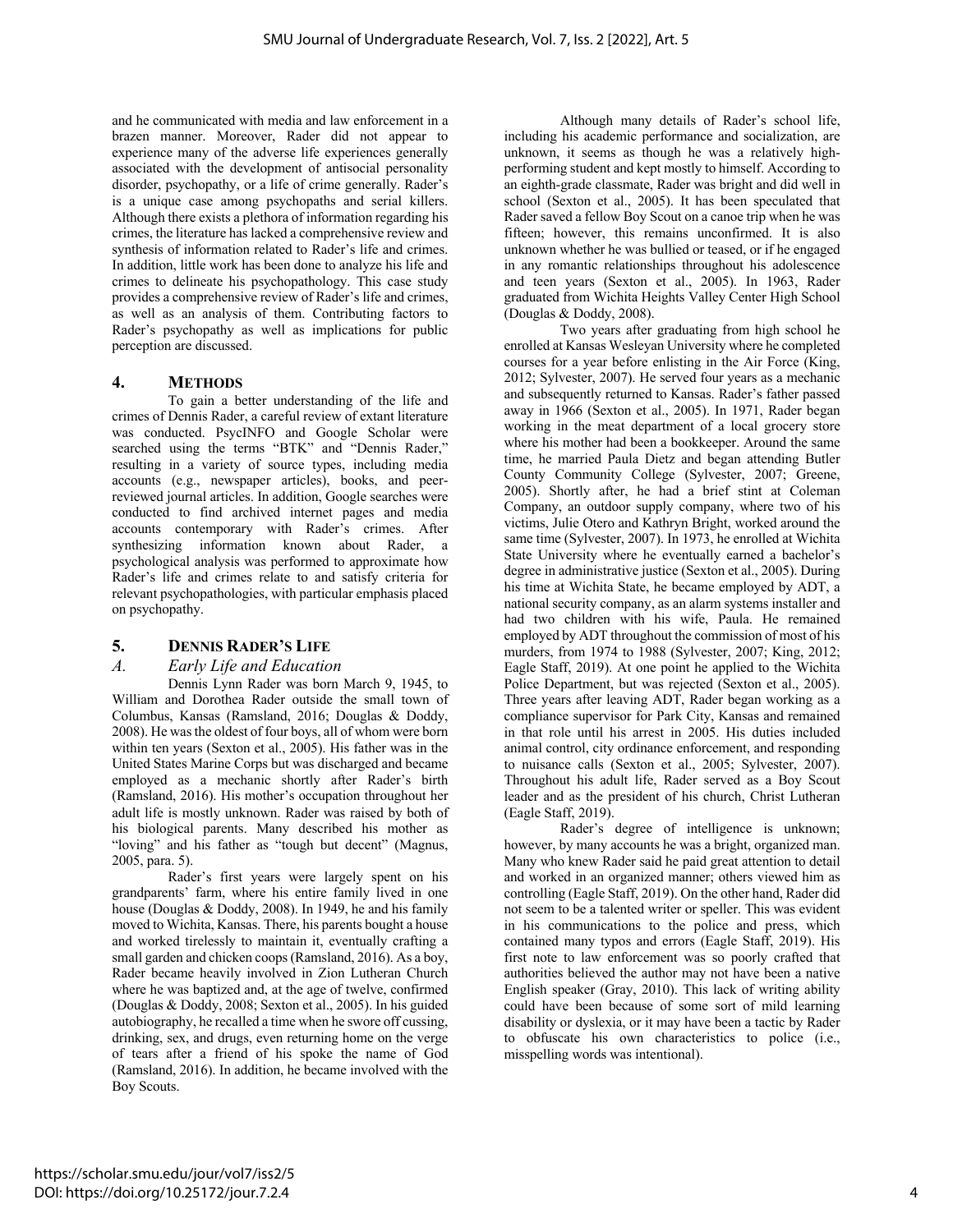#### *B. Early Indicators of Psychopathy*

During his early years, the first signs of developing psychopathology arose. In his guided autobiography by Katherine Ramsland (2016), Rader claimed that he was accidently dropped on his head by his mother during infancy, which allegedly caused him to stop breathing and turn blue. He also stated that his mother fell off a horse and injured herself while pregnant with him. There is no evidence to support these claims, however, and their validity is unknown. Rader was knowledgeable about the scientific evidence related to violence and crime available at the time, which supported early brain injury and other neurological disorders as factors in the development of antisocial personality disorder, violence, and crime (e.g., Diaz, 1995; Hibbard et al., 2000; Timonen et al., 2002), so his account should be regarded with skepticism. Whether Rader was physically, sexually, or emotionally abused as a child is also unknown; however, one of his brothers said their home was without any problems or abuse growing up and Rader has maintained that he was not abused as a child (Magnus, 2005; Effron et al., 2019).

While claims of neurological trauma cannot be verified and Rader was likely not abused as a child, he did exhibit one important behavioral component of MacDonald's Triad (MacDonads, 1963). Whether Rader experienced enuresis or experimented with fire-setting is unknown, but it is evident that he participated in animal cruelty and torture (Ramsland, 2016; Sexton et al., 2005). In an interview with Ramsland (2016) he admitted to torturing animals from a young age. In addition, it has been speculated that during his tenure as a compliance officer, Rader unnecessarily tranquilized and possibly even killed dogs on several occasions (King 2012; Sexton et al., 2005). In his book about Rader, John Douglas (2008) suggested that Rader's sadistic tendencies may have started on his grandparent's farm. It is reported that Rader wrote in his journal as a boy about watching his grandmother tear the heads off chickens and how it gave him a "vaguely sexual and thoroughly enjoyable" sensation in his stomach (Douglas & Doddy, 2008). If this account is accurate, it would provide substantial support to the violence graduation hypothesis (Wright & Hensley, 2003) and would explain how Rader's childhood environment influenced his violent, sexually charged behavior.

In addition to animal cruelty behavior, he developed an early fetish for women's underwear and started to have violent sexual fantasies about bondage and torture as early as elementary school (King, 2012). These fantasies persisted and intensified throughout his life, guiding his behavior (Gray, 2010). Each of his crimes included elements of bondage and torture, and after being arrested, he admitted to stealing his victims' underwear and wearing it for fun (King, 2012). Evidence of Rader's violent sexual fantasies in childhood and adolescence provides an explanation for his violent behavior later in life.

Many relevant pieces of information and details regarding Rader's life remain unknown. For example, although it is reported that Rader's parents were not out of the ordinary (Magnus, 2005), little detail is known regarding the home environment or the discipline style of his parents. In addition, claims of brain injury sustained at an early age (Ramsland, 2016) cannot be substantiated nor is there

evidence related to parental substance use, Rader's substance use, or Rader's romantic relationships and sexual experiences in adolescence.

#### **6. BTK'S CRIMES**

Between 1974 and 1991, Dennis Rader murdered ten people. In all cases, he bound them and then strangled, shot, or stabbed them. His known victims ranged from nineyears-old to 62 years old (King, 2012). Two of them worked with Rader, and all the murders were committed within a three-and-a-half-mile radius of each other. Rader used his education, training, and occupations to locate victims and his organized and highly structured lifestyle aided him in accomplishing these crimes without raising suspicion (Hickey, 2012).

#### *A. Fantasies, Murders, and Taunts*

When Rader reached adulthood, the fantasies that he developed in adolescence grew more pervasive. The content of his fantasies became more violent, specific, and insatiable. According to Rader (as cited in Magnus, 2005),

> [He] started working out [a] fantasy in [his] mind. And once that potential—that person [became] a fantasy, [he] could just loop it over. [He] could lay in bed at night and think about this person, the events and how it [would] happen. And it would become[...] real, almost like a picture show[… He] wanted to go ahead and produce it and direct it and go through with it. No matter what the costs were, the consequences. It was gonna happen one way or another. Maybe not that day, but it was gonna happen. (para. 8).

Rader's murders were not committed in quick succession. Instead, he utilized long "cooling-off" periods, as he called them, of months or years. During these periods, Rader would troll (i.e., hunt) for his next victim while engaging in autoerotic fantasy. As he hunted for his victims, he learned their habits and routines, which caused him to become increasingly aroused. In this way, the trolling phase was akin to foreplay for Rader. His autoerotic fantasies and masturbation habits were aided by several trophies he collected from victims after murdering them. These were used to satisfy his sexual cravings between murders (Bonn, 2019). In addition to masturbation, Rader would dress in his victims' clothing, tie himself up, and lay down in shallow graves (Gray, 2010). Rader's crimes demonstrated the process by which fantasies build to action: internal practice (i.e., repetitively picturing fantasies playing out), self-reinforcement (e.g., masturbating while fantasizing), and the reinforcement of acting out one's fantasies (e.g., becoming gratified by murdering; Gray, 2010; Visser et al., 2015). His fantasies seemed to shape his behavior. This pattern began with his first murders, which were likely precipitated by a convergence of intense fantasies and life stressors.

In January of 1974, Rader was laid off from his job and was experiencing mental distress as a result. He began "trolling" for his first victim by scouting different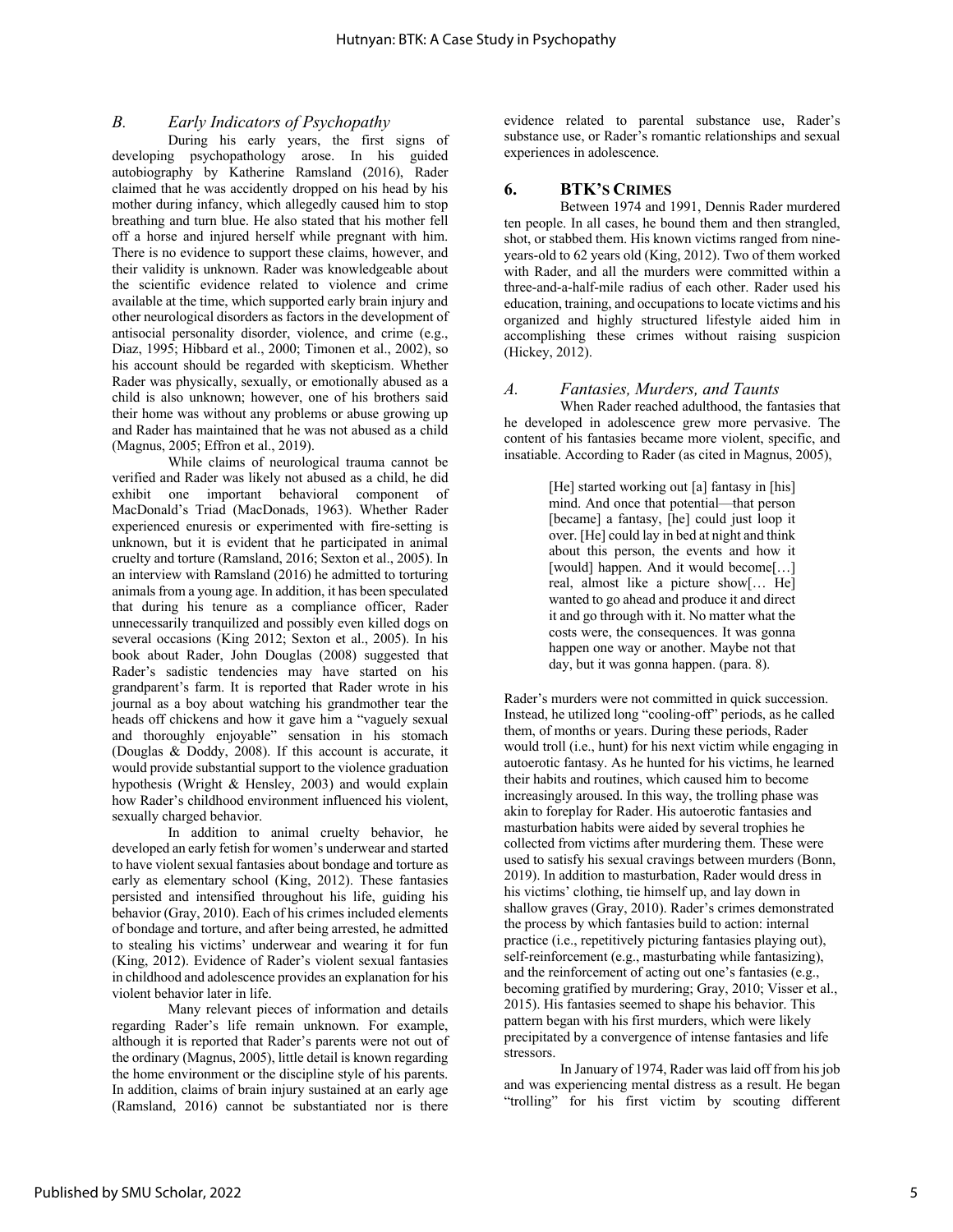neighborhoods, including along Edgemoor Drive where his former coworker Julie Otero lived (Magnus, 2005). On the morning of January 15, after several days of planning, Rader cut the phone lines at the Otero residence and forced his way into their house. He killed four members of the family, including both parents and two of their five children, by strangling them with cord from their window blinds (Effron et al., 2019; Sexton et al., 2005). Joseph and Julie Otero were bound at the ankles and wrists, and Julie was found gagged on the bed. Their son, Joseph Otero Jr., was also bound and his head was covered with three hoods. Most gruesomely, the Otero's eleven-year-old daughter, Josephine, was found gagged, hanging naked from a pipe in the basement (Sexton et al., 2005). According to court testimony, after killing the others, Rader removed her clothes and led to her to the basement where he told her "'Well, honey, you're going to be in heaven with the rest of your family,'" and then masturbated while she hanged (as cited in Coates, 2005, para. 9).

Three months later, Rader struck again. His next victim was Kathy Bright, another coworker of his at Coleman Company. He selected her randomly, as he did with the Otero's (Magnus, 2005). On April 4, 1974, Rader attempted to murder Kathy but encountered her brother, Kevin, unexpectedly. Rader forced Kevin to bind and gag Kathy, then he bound Kevin and attempted to strangle him. Kevin broke free of his restraints and a struggle ensued. After wounding Kathy with a knife and Kevin with a handgun, Rader fled. Kevin survived, but his sister died in the hospital (Sexton et al., 2005).

His next two victims, Shirley Vian and Nancy Fox, were not murdered until 1977. Both were bound, gagged, and strangled to death, Vian by rope and Fox by belt (Sexton et al., 2005). Rader's voice was recorded when he made a 9- 1-1 call to report Fox's murder (Sylvester, 2017). Although this voice recording was a promising piece of evidence, it never directly led to progress in the police investigation of the crimes.

Between 1974 and 1979, he sent several taunting letters to the police and new media outlets in which he revealed details of the crimes that were unknown to the public, claiming that he had committed the murders (King, 2012). In addition, he demanded media attention and posited nicknames that the public could give him, including "BTK" for "bind them, torture them, and kill them," his *modus operandi* (King, 2012; Eagle Staff, 2019). Some of his communications included pictures of victims, both living and deceased souvenirs he had collected. He utilized a special signature: the letters "B," "T," and "K," with the "B" in the shape of breasts (Eagle Staff, 2019). The letters stopped in 1979.

Rader's final three victims were Marine Hedge, Vicki Wegerle, and Dolores Davis (Eagle Staff, 2019). Hedge was abducted from her home blocks from Rader's on April 27, 1985 (Sylvester, 2007). She was later found in a roadside ditch, having been strangled by hand (Sexton et al., 2005). Wegerle was strangled in her home in September of 1986; this time Rader used a nylon stocking (Sylvester, 2007; Sexton et al., 2005). This crime was not initially attributed to Rader. His final known victim, Dolores Davis, was strangled with pantyhose in January of 1991. Like Hedge, she was abducted from her home and later found

dumped in a ditch (Sexton et al., 2005; Effron et al., 2019). After killing these women Rader became dormant for many years.

In all his crimes, Rader maintained a high level of control over his victims (Douglas & Doddy, 2008). He was methodical, but adaptable. He tied his victims with rope or whatever was handy, utilized a garrote or plastic bags to strangulate or suffocate his victims, and ceremoniously arranged the victims' bodies. Before leaving some scenes, such as the Otero home, he masturbated (Douglas & Doddy, 2008). He was well-practiced in his murder techniques. According to testimony of Detective Clint Snyder, Rader practiced squeezing a rubber ball to strengthen his hands so that they would not go numb while he strangled victims (Coates, 2005). In addition, he spent lengthy periods of time preparing for his projects. He used a specific type of knot on all his victims and each of the victims shared specific piercings and locations of injury because of Rader's actions. These are indicators that Rader was trying to replicate a fantasy scheme which he had created in preparation for the murders (Gray, 2010).

#### *B. The Return*

After nearly twenty-five years, Rader's need for public attention brought him out of the shadows. On January 17, 2004, the *Wichita Eagle* published a story commemorating the thirtieth anniversary of the first BTK murders. Journalist Hurst Laviana reported that many Wichitans had not heard of BTK, interviewing a lawyer who said that when he spoke about the murders at a local high school, many students were surprised to know that such crimes had been committed in Wichita. This outraged Rader. In March, he sent a letter to the newspaper to set the record straight. In it, he took credit for the killing of Vicki Wegerle, an unsolved case that was not publicly attributed to BTK at the time. He included a photocopy of three pictures of Wegerle and a copy of her missing driver's license, the only thing reported missing at the scene of the crime (Eagle Staff, 2019).

In another communique, Rader asked police if they would be able to catch him if he used a computer disc to communicate with them, to which they replied in the classified section of a local newspaper that they would not be able to. He fell for their lie (Hansen, 2006). Rader's final communication was in the form of a floppy disk (a type of disk storage for digital data) filled with puzzles and taunts, which he sent to a local TV station (Magnus, 2005). The disc contained the name "Dennis" in the metadata and the police were able to trace it to Rader's church. A quick Google search revealed that "Dennis" was Rader (King, 2012; Magnus, 2005).

When Rader reemerged in 2004, he let his guard down. After a long period of silence, he believed that police investigators were his "comrades and colleagues," and that they would tell him the truth if he asked for it (Douglas & Doddy, 2008, p. 6). Ultimately, this false belief led to his downfall. After narrowing in on Rader, police subpoenaed a DNA sample from the medical records of Kerri Rawson, Rader's daughter. They matched this sample to DNA found under Wegerle's nails as well as DNA found at the Otero and Fox crime scenes (Eagle Staff, 2019).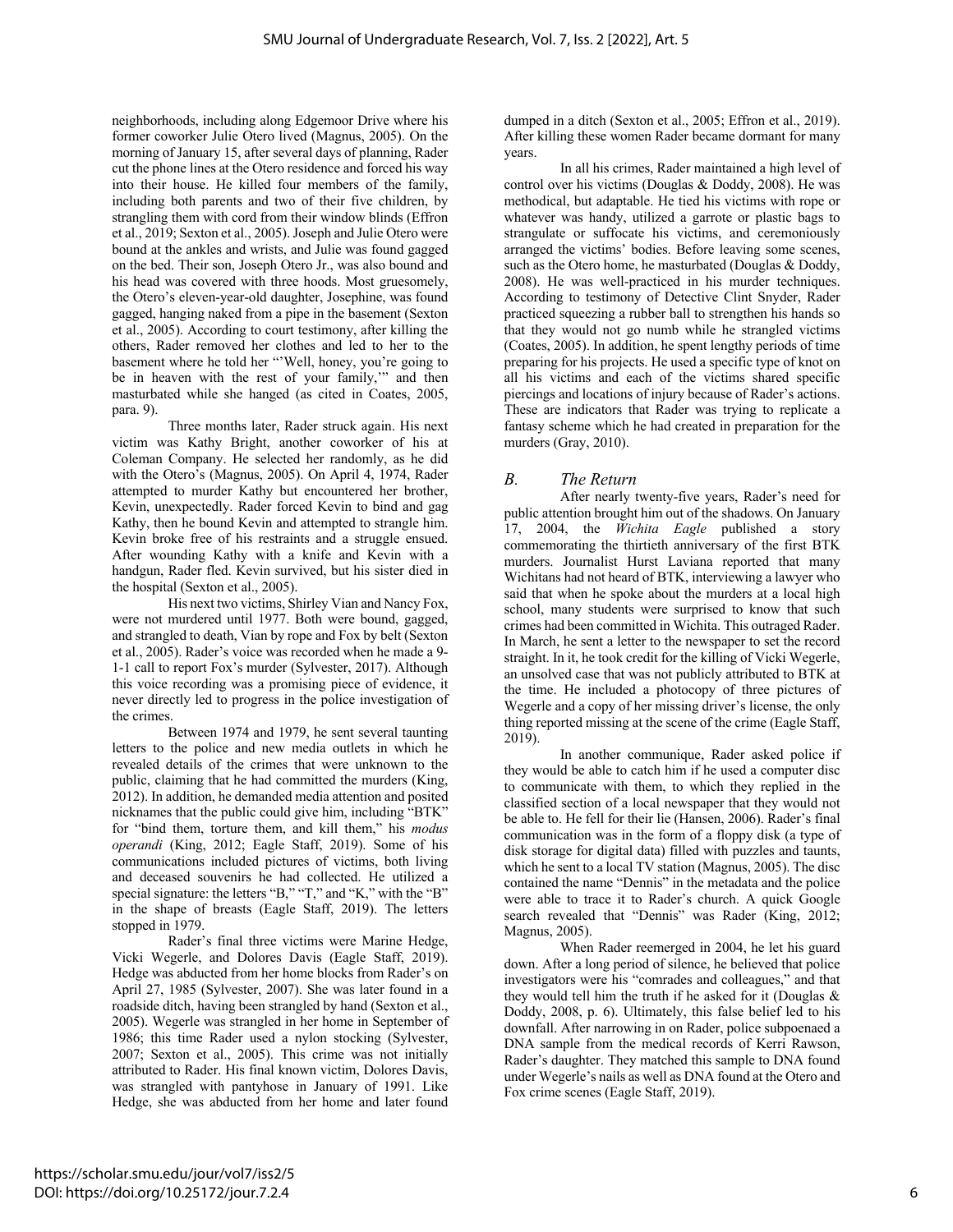#### *C. Arrest and Legal Proceedings*

Rader was arrested in February of 2005, eleven months after resuming contact with the media and police (Coates, 2005). He was 59 years old when he was captured. At that time, he lived in Park City, Kansas and had been married for 33 years (Douglas & Doddy, 2008). Rader was booked on suspicion of 10 counts of first-degree murder (Eagle Staff, 2019). After his arrest, Rader's wife was granted an emergency divorce and a judge waived the normal 60-day waiting period based on the circumstances (Greene, 2005; Effron et al., 2019).

During the initial interrogation Rader expressed shock that police investigators would intentionally deceive him regarding the computer disc. He felt that he had built a good rapport with Lieutenant Ken Ladwehr of the Wichita police department, in particular (Hansen, 2006). Ladwehr recalled that Rader, "'couldn't get over the fact that [he] would lie to him'" and that, after bringing up the floppy disk several times, said "'I really thought Ken was honest[...] when he gave me the signal it can't be traced'" (as cited in Hansen, 2006, para. 12). Rader was angered the police would lie to capture him. Despite this, he enjoyed discussing his crimes and was proud to confess to police what he had done (Magnus, 2005).

Rader stood silent during his arraignment on May 3, 2005, which caused Judge Greg Waller to enter pleas of not guilty for all 10 counts of murder on his behalf (Strongin & Laviana, 2005; Eagle Staff, 2019). However, on the scheduled trial date Rader changed his pleas to guilty on all counts and subsequently described his crimes in detail (Eighteenth Judicial District Court of Kansas, 2005; "Anger over confessions," 2005). Listeners, including attorneys, journalists, victims' families, and members of the public, described Rader's courtroom account of the murders as "emotionless," "cold," and "heartless" ("Anger over confessions," 2005).

After a pre-sentencing investigation was conducted, the court convened for sentencing. Over the course of an arduous two-day hearing, Judge Waller heard from Rader as well as families of the victims. In Rader's 30 minute allocution address, he rambled about the Bible, his gratefulness for family and friends, and the praise he had for the law enforcement officials that caught him (Coates, 2005). Victims' families passionately argued for harsh sentencing and expressed the emotional pain that Rader's actions caused them. By the end, Waller found "no evidence of mitigating factors" and sentenced Rader to ten consecutive life sentences, a minimum of one-hundred-andseventy-five years in prison without the possibility of parole—the harshest sentence permitted (Coates, 2005, p. 1; "Anger over confessions," 2005; Magnus, 2005). Rader was ineligible for the death penalty because between 1972 and 1994, the state of Kansas did not utilize it; he ended his killing spree three years prior to Kansas' reintroduction of capital punishment (Eagle Staff, 2019; Coates, 2005).

After sentencing, Rader was transported to El Dorado Correctional Facility in Butler County, Kansas where he remains incarcerated as of the publication of this article (Kansas Department of Corrections [KDC], 2019). He lives in an 8-foot-by-10-foot cell under special management and is granted only one hour a day, five days a week, to shower and exercise. Less than a year after

sentencing, Rader was granted special privileges of TV and radio usage for good behavior; however, unknown recent disciplinary infractions may have jeopardized those privileges ("Jail perks," 2006; KDC, 2019). Although Rader appealed his convictions, his attorney later withdrew the appeal for reasons unknown ("Killer abandons appeal," 2006). It is likely that Rader will spend the rest of his life in prison.

In addition to criminal charges, Rader also faced lawsuits from the families of all 10 of his victims (Magnus, 2005). The lawsuits were filed for a variety of reasons, including wrongful death and emotional distress experienced by the victims' families. Some families expressed that their primary concern was preventing Rader from profiting off the sale of his story (Finger, 2005). Rader and the victims' families eventually reached a settlement, which called for the families to receive 75% of the royalties from any future sale of books, movies, or appearances that Rader may pursue related to the murders ("Relatives settle lawsuit," n.d.).

#### **7. RESULTS OF PSYCHOLOGICAL ANALYSIS**

Dennis Rader was interviewed following his guilty pleas by Psychologist Robert Mendoza and was diagnosed with narcissistic, antisocial, and obsessivecompulsive personality disorders. Mendoza highlighted Rader's excessive need for attention, his lack of empathy for his victims, and his preoccupation with rigid structure and order (Ramsland, 2016). To expound upon Mendoza's diagnosis of Rader, diagnostic criteria for narcissistic personality disorder (NPD) and ASPD are reviewed and features of psychopathy exemplified by Rader are discussed.

#### *A. Psychopathy*

Dennis Rader is considered by many experts to be a quintessential psychopath ("Anger over confessions," 2005; Bonn, 2019). Psychologist Howard Brodsky, who consulted with Wichita police on the case, categorized Rader as a goal-oriented psychopath because he operated methodically and purposely surrounded himself with relatively naïve people who would not catch on to his secret life ("Anger over confessions," 2005). While Rader clearly exhibited many features of psychopathy, in some important ways he was an unconventional psychopath.

The affective factor of psychopathy is comprised of four items: lack of remorse, shallow affect, callousness or lack of empathy, and failure to accept responsibility. Rader demonstrated shallow affect, lack of remorse, and lack of empathy throughout his court proceedings. He listened to the judge read the details of the crime with a blank look on his face, interrupting at points to correct minor details. When it was his turn to speak, he delivered the details of his crimes to the court in a cold, matter-of-fact manner, sparing no detail and shedding only few insincere-seeming tears. He expressed hope that God would accept him after all that he had done—a sign of selfish concern. This type of cold, rational explanation of one's actions is characteristic of a psychopath's tendency toward shallow emotion and lack of empathy (Gray, 2010). Since the trial, Rader has expressed no remorse or regret regarding his crimes and takes little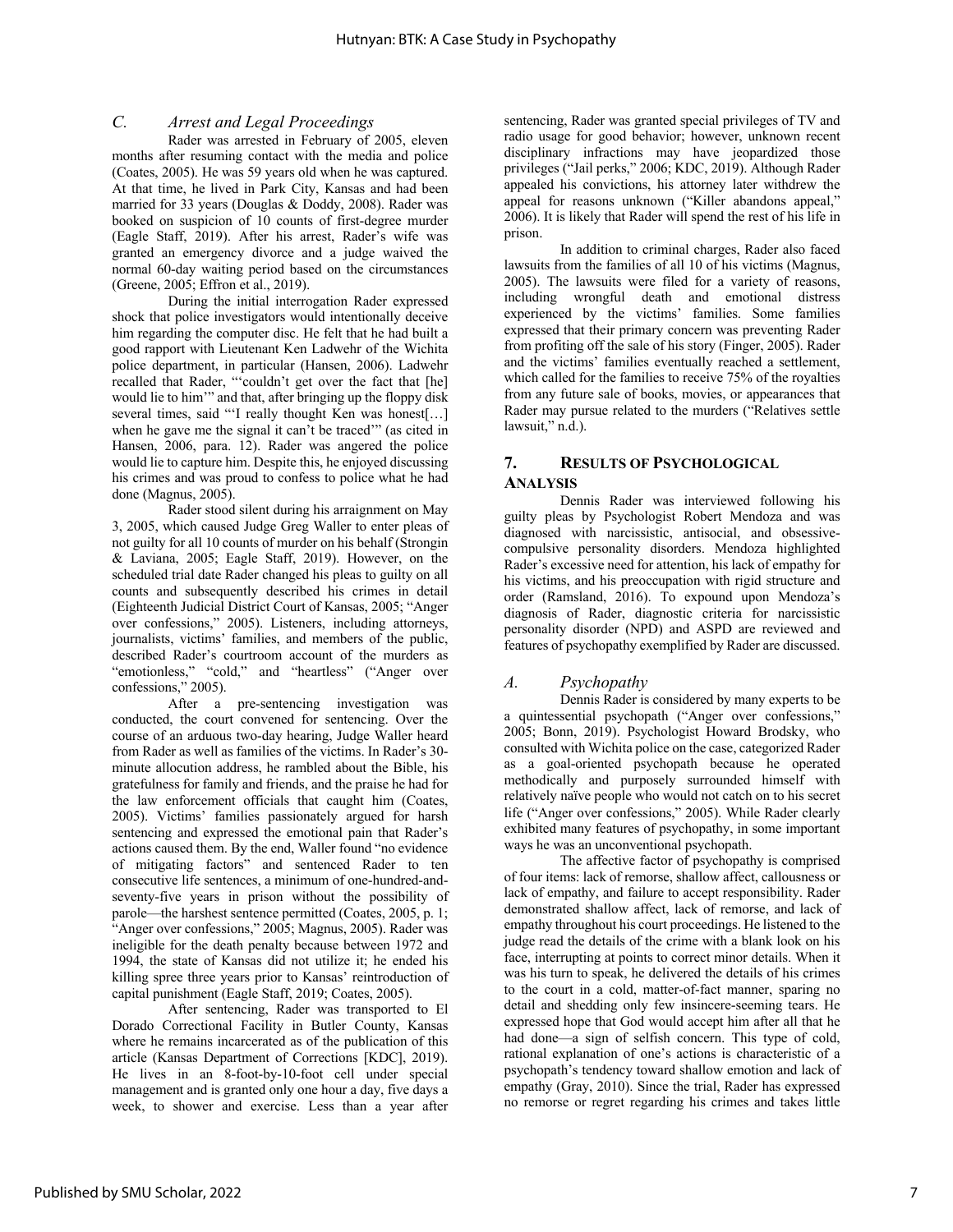responsibility. He views himself as a "natural born predator" who is driven to kill by an urge that he cannot understand or conquer (Bonn, 2019, para. 12). In a letter to his daughter while in prison he claimed that life before he began murdering was good and that "the dark side took [him] away" (Effron et al., 2019, p. 2). The same person that craved attention and credit for the murders took little blame for what others viewed as wrongdoing.

In addition to Rader's affective features of psychopathy, he demonstrated interpersonal features of superficial charm, pathological lying, manipulativeness, and a grandiose sense of self-worth. While Rader was not particularly smooth or charming and he did not have the handsome quality of a serial killer like Ted Bundy, he was known in his community as an upstanding, dependable person (Sexton et al., 2005; Gray, 2010). One news outlet covering the court proceedings reported that Rader "looked eerily normal for the crimes he was about to confess" and a child of one of his victims said he looked "very upstanding and respectable" in the courtroom ("Anger over confessions," 2005, para. 15; Strongin & Laviana, 2005, para. 12). His persona was unassuming and innocent: a church president, Boy Scout leader, and blue-collar worker. Although there are no direct accounts of Rader being a pathological liar or a particularly manipulative person, one can assume that to successfully live a double life for 30 years, Rader would have had to lied on numerous occasions to family, friends, and coworkers. Lastly, and most importantly, Rader possessed a grandiose sense of selfworth. This is most evident in his communication with law enforcement and news outlets. In his letters, Rader demanded media attention and gave suggestions for what people might refer to him as, eventually settling on "BTK." He desired infamy for his crimes.

While Rader exhibited nearly all the affective and interpersonal features of psychopathy, there is mixed evidence regarding lifestyle features. For example, three lifestyle features of psychopathy are a need for stimulation or proneness to boredom, a lack of long-term goals, and irresponsibility. While it is unclear whether Rader exhibited these in his daily life, the pattern of his crimes suggests he was patient and methodical. He waited months and years at a time between crimes and seemed to plan them with exacting detail. In addition, Rader maintained steady employment and was involved in his community throughout his adult life. These factors suggest that Rader was goaloriented, occupied his time well, and maintained several commitments for long periods of time. Rader also did not seem to live a parasitic lifestyle. He provided for his family financially and there is no evidence to suggest that he maintained parasitic personal relationships.

The final lifestyle feature of psychopathy, impulsivity, is comprised of four distinct facets: urgency, lack of premeditation, lack of perseverance, and sensation seeking (Whiteside & Lynam, 2001). Rader's crimes were not indicative of a sense of urgency, nor do they lack premeditation or perseverance. The opposite is true: Rader waited for months and years between crimes, planned them well, and saw them through even in the face of adversity (e.g., killing Kathy Bright despite an unexpected struggle). However, the nature of Rader's crimes is indicative of sensation seeking. His fantasies were intense, and he derived

great pleasure from enacting them on his victims. This reflects an element of risk taking present in psychopaths like Rader after they have considered the likely outcomes or consequences (i.e., anticipation and planning). Indeed, evidence suggests that interpersonal and affective features of psychopathy, which Rader displayed, are only strongly associated with the sensation seeking facet of impulsivity (Poythress & Hall, 2011). Taken together, these results suggest that Rader did not exhibit many lifestyle features of psychopathy, but that he was a sensation seeker.

The final factor of psychopathy is antisociality. This factor includes poor behavioral controls, early behavioral problems, juvenile delinquency, revocation of conditional release, and criminal versatility. This factor is the most difficult to evaluate Rader on due to a lack of evidence. Since his arrest, Rader has never been conditionally released. In addition, there is no evidence that Rader used or misused substances, engaged in risky sexual behaviors, or gambled. He had no record of juvenile delinquency, and the only evidence of early behavioral problems is self-reported animal cruelty. Although Rader may have abused animals in his adult life (e.g., tranquilizing dogs unnecessarily), his known crimes are limited to sexually charged murder.

#### *B. Antisocial and Narcissistic Personality Disorders*

ASPD is characterized by a "pervasive pattern of disregard for and violation of the rights of others" (APA, 2013, p. 659). For this diagnosis to be given, an individual must be an adult and have a history of conduct disorder symptoms (i.e., repetitive or persistent pattern of behaviors that violate others or are inconsistent with age-related societal norms) during childhood or adolescence. Rader clearly meets most criteria for ASPD, including a lack of conformation to social norms with respect to lawful behaviors (e.g., his crimes), deceitfulness (e.g., his use of aliases, living a double life), aggressiveness (e.g., the violent nature of his crimes), reckless disregard for the safety of self or others (e.g., killing others, putting himself at risk of death or arrest), and, perhaps most importantly, a total lack of remorse (e.g., his indifference toward the suffering he caused his victims and their families). As discussed previously, however, Rader was not irresponsible (e.g., he maintained steady employment and community involvement) and he was not impulsive in the sense of failing to plan ahead. Although it is unclear to what extent he exhibited symptoms of conduct disorder in his youth (e.g., evidence only substantiates Rader fulfilling one criterion: physical cruelty toward animals), it is reasonable to conclude that Rader meets criteria for ASPD.

NPD is characterized by a "pervasive pattern of grandiosity (in fantasy or behavior), need for admiration, and lack of empathy" (APA, 2013, p. 669). Rader meets nearly every diagnostic criterion. As discussed previously, he demonstrates a wide variety of narcissistic traits, including a grandiose sense of self-importance, a preoccupation with fantasies of power, a belief in his own "specialness," a need for excessive admiration, a sense of entitlement, interpersonal exploitation, lack of empathy, and heightened arrogance. Interpersonal exploitation was the central characterization of Rader's crimes: he bound, tortured, and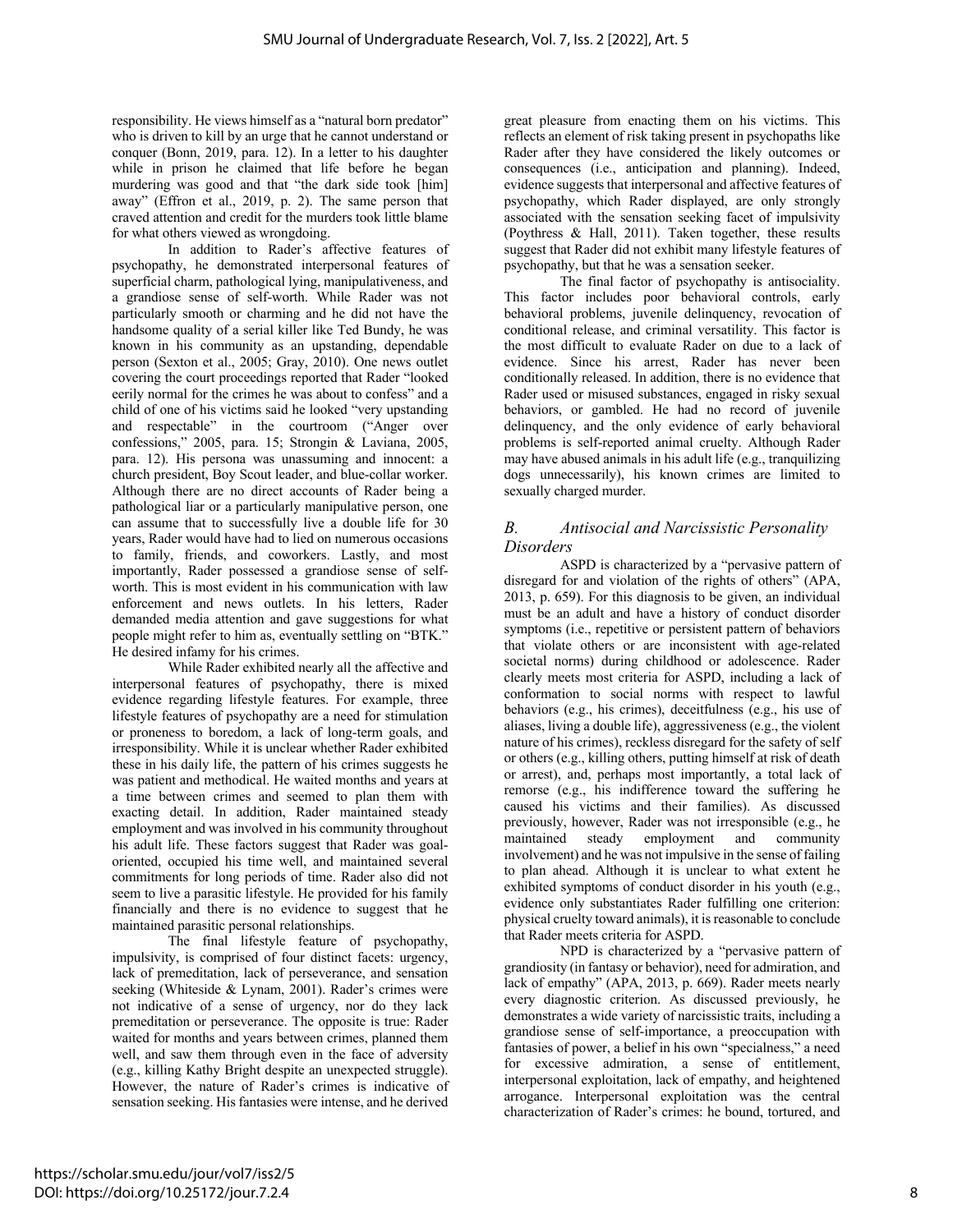killed for his own pleasure—to satiate his sexually motivated desire to inflict pain. He had no regard for his victims' pain and suffering. He saw them as "projects" not people (Eagle Staff, 2019, p. 7). In addition, Rader believed that his form of murder was unique. Criminologist Scott Bonn communicated with Rader via letter mail from 2011 to 2013. In his letters to Bonn, Rader expressed his pride in the fact that he did not just kill one demographic—the usual young, white woman—but rather he killed men, women, and children with equal pleasure. He believed this made him better and more important than the average serial killer: while he was free, no one was safe (Bonn, 2019). Rader enjoyed feeling special and wanted others to fear him.

His sense of self-importance and need for excessive admiration were evident in his communications with the press and police, which ultimately led to his arrest and conviction. Rader sought public recognition for his crimes and felt entitled to receive it. He believed that he could get away with his crimes; he was so confident that he incriminated himself by sending law enforcement identifiable information. Rader admitted to Bonn that he "eagerly contributed to the social construction of his own gruesome public identity when he instructed his pursuers to call him 'Bind, Torture, Kill'" in his October 1974 letter (Bonn, 2019, para. 8). Rader created his own public image via his letter-writing campaign. He wanted to be identified in a particular way using a title that was terrifying. He knew that the letters were not just engaging journalists and authorities, but that they were engaging a public audience. He chose his words carefully in each letter to craft a selfgratifying and fear-mongering narrative. His desire for recognition of his actions is most evident in the letter he sent after his seventh murder, in which he asks, "'How many do I have to kill before I get a name in the paper or some national recognition?'" (as cited in Bonn, 2019, para. 10). He also enjoyed the attention he received after his arrest. In his interview with Robert Mendoza, the first words out of Rader's mouth were "'I feel like I'm a star right now'" (as cited in Magnus, 2005, p. 1). Rader believed that "ego is the key" for a serial killer like himself (Ramsland, 2016, p. 23). Without ego, he claimed, there is no motivation to kill.

#### **8. DISCUSSION**

Dennis Rader was a seemingly ordinary man with a dark obsession. He fantasized about sexually gratifying violence from the time he was a boy. In binding, torturing, and killing 10 people while living his double life, Rader demonstrated his severe antisocial personality and psychopathy. By demanding attention from law enforcement and news media outlets through his letter-writing campaign, he demonstrated his narcissism. Motivated by fantasies and sustained by a detail-oriented style, he killed over several years and managed to allude capture for decades. It is difficult to ascertain the extent to which each aspect of Rader's life (e.g., genetics, socialization) contributed to his violent behavior from a review of literature alone; however, it appears that his behavior was motivated primarily by intense, violent sexual fantasies and that a desire for admiration and lack of empathy were sufficient mechanisms of disinhibition.

Many relevant aspects of Rader's life remain unknown or unsubstantiated. For example, his claim of early

childhood brain injury is unreliable, but if confirmed, would provide a possible explanation for his behavioral pathologies. Other, better understood aspects of his life, such as his childhood experience of watching chickens be slaughtered, provide insight into how Rader's early life experiences shaped his fantasies and behavior. Witnessing the graphic violence of animal slaughter at a young age intrigued Rader and may have desensitized him to violence. Given the commonality of this type of experience in the United States, it is likely that cognitive or affective pathologies (e.g., enjoying the sight of pain or death) may have influenced Rader's perception of what he saw. This early experience was clearly salient given the feeling he reported feeling in response and the subsequent development of violent sexual fantasies.

In addition, Rader developed an extremely narcissistic personality. He was arrogant and craved attention for his crimes. After years of silence and no reason to believe that law enforcement officials suspected him, Rader began writing letters again. This decision was inherently risky and served him no purpose other than the potential of more infamy. In this way, his premeditation and perseverance were betrayed by his narcissism.

This case study widens the scope of inquiry into an individual psychopath, providing a unique example of psychopathy and advancing public understanding of Dennis Rader's life and crimes. Many accounts of Rader's crimes exist, but little work has been done to synthesize these with psychopathology literature to gain a better understanding of how his life and crimes are related and how he exemplifies psychopathic characteristics. This case study demonstrates the possible impact that early life events can have on an individual's psychopathology, but also reveals how little is known about the causes of certain behaviors.

Examining Rader's life also contributes to an enhanced public understanding of how psychopathy can be manifested in an individual and may help to dispel some myths related to the popular conception of the term. According to Skeem et al. (2011), "psychopathy remains a poorly understood concept reflecting some combination of our childhood fears of the bogeyman, our adult fascination with human evil, and perhaps even our envy of people who appear to go through life unencumbered by feelings of guilt, anguish, and insecurity" (p. 96). This lack of understanding is troubling since it is estimated that two to three people per 100 may be psychopaths (Hare, 1999). Dennis Rader provides a counterpoint to some of the misconceptions generally held regarding psychopathy. Rader's case demonstrates that psychopathy manifests in heterogenous and unexpected ways. It is not caused by childhood abuse or neurological trauma alone, nor is it an exclusively genetic syndrome. Most importantly, Rader demonstrates that psychopaths are not immediately identifiable; they are not a caricature of evil as seen in the movies. Rader was able to successfully live a double life for decades – his public image was well-groomed. According to Gray (2010),

The notion of a perfectly ordinary serial killer is baffling. The enormity of these acts demands that the people who commit them *must* be monsters. We are given to believe we should be able to identify the monsters… we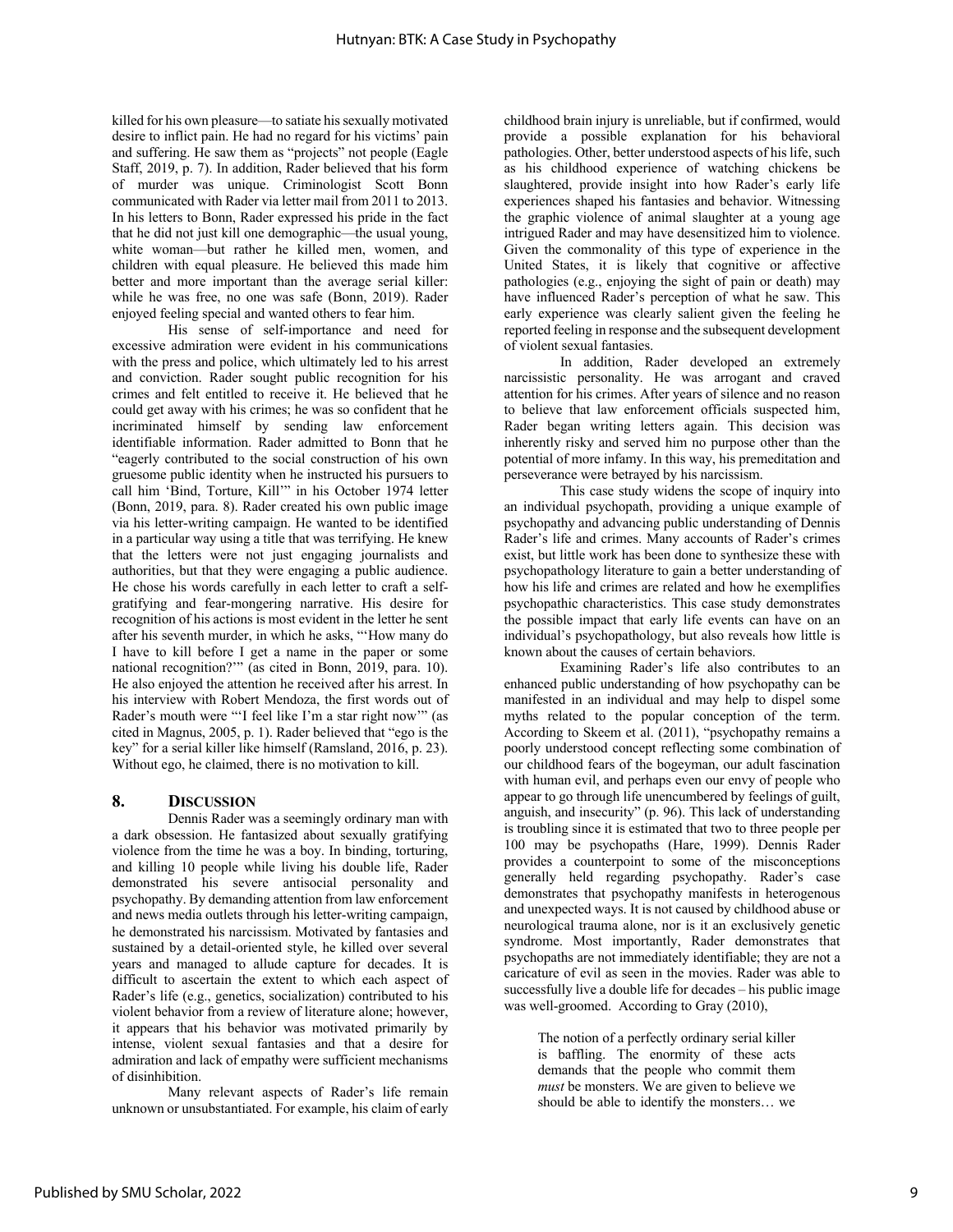expect monsters to wear their evil plainly, on their faces and in their flesh. We want to think of them as insane, or possessed, or something dark and different, but we come to understand that the monsters appear as we do and walk among us with the appearance of respectable citizens. (p. 191).

Rader's life and crimes provide an example that, if understood, allows for a more accurate understanding of psychopathy, how it may manifest, and to what degree it can be hidden.

The life and crimes of Dennis Rader provide a strong example in a growing case for why further research on risk factors, clinical manifestations, and factors of psychopathy, as well as serial murder and sexual sadism is necessary. Review and analysis of similar cases should be conducted on other serial killers and identified psychopaths to gain a better understanding of the risk factors that underly psychopathy and the motivations that underly serial murder. In addition, a more holistic approach is required to better understand the way that biological and sociocultural factors interact to produce psychopathy and violent behavior.

#### **9. ACKNOWLEDGEMENTS**

Thank you to Dr. James Calvert for his guidance on the writing and editing of this manuscript and for his mentorship throughout my undergraduate career. His engaging lectures and caring nature have been an inspiration to many students, including me. Thank you to the faculty and staff of the Department of Psychology, the Hamilton family, and the staff of the Office of Engaged Learning for their generous support of my undergraduate research.

#### **10. REFERENCES**

- [1] American Psychiatric Association. (2013). *Diagnostic and statistical manual of mental disorders* (5th ed.). American Psychiatric Association.
- [2] *Anger, relief over BTK confessions*. (2005, June 28). **News**. https://www.cbsnews.com/news/anger-reliefover-btk-confessions/.
- [3] Arrigo, B., & Shipley, S. (2001). The confusion over psychopathy (I): Historical considerations. *International Journal of Offender Therapy and Comparative Criminology*, *45*(3), 325-344.
- [4] Bartol, C. R., & Bartol, A. M. (2018*). Introduction to forensic psychology: Research and application* (5th ed.). SAGE Publications.
- [5] Bonn, S.A. (2019, February 18). Inside the mind of serial killer Dennis Rader, aka BTK: Insights from my correspondence with him. *Psychology Today*. https://www.psychologytoday.com/us/blog/wicke d-deeds/201902/inside-the-mind-serial-killerdennis-rader-aka-btk.
- [6] *BTK killer abandons court appeal*. (2006, September 18). The Associated Press. https://www.apnews.com/ 2bc5365d225813bbd9aea881e230615e.
- [7] *BTK Killer Gets Extra Jail Perks*. (2006, April 24). CBS News. https://www.cbsnews.com/news/btk-killergets-extra-jail-perks/.
- [8] Coates, S. (2005, August 19). Rader gets 175 years for BTK slayings. *The Washington Post*. http://www. washingtonpost.com/wpdyn/content/article/2005/08/18/ AR2005081800201.html.
- [9] Cleckley, H. (1941). *The mask of sanity: An attempt to reinterpret the so-called psychopathic personality*. Mosby.
- [10] Cleckley, H. (1976). *The mask of sanity: An attempt to clarify some issues about the so-called psychopathic personality*. (5th ed.). Mosby.
- [11] Crego, C., & Widiger, T. (2015). Psychopathy and the DSM. *Journal of Personality*, *83*(6), 665-677.
- [12] Dargis, M., Newman, J., & Koenigs, M. (2016). Clarifying the link between childhood abuse history and psychopathic traits in adult criminal offenders. *Personality Disorders: Theory, Research, and Treatment*, *7*(3), 221-228.
- [13] Debowska, A., Boduszek, D., Hyland, P., & Goodson, S. (2014). Biological correlates of psychopathy: A brief review. *Mental Health Review Journal*, *19*(2).
- [14] De Brito, S., Forth, A., Baskin-Sommers, A., Brazil, I., Kimonis, E., Pardini, D., Frick, P., Blair, R., & Viding, E. (2021). Psychopathy. *Nature Reviews Disease Primers*, *7*(1).
- [15] Diaz, F. (1995). Traumatic brain injury and criminal behavior. *Medicine and Law*, *14*, 131-140.
- [16] Douglas, J. & Doddy, J. (2008). *Inside the mind of BTK: The true story behind the thirty-year hunt for the notorious Wichita serial killer*. Jossey-Bass.
- [17] Eagle Staff. (2019, January 25). Who is Dennis Rader aka the BTK serial killer? *The Wichita Eagle*. https://www.kansas.com.
- [18] Effron, L., Smith, J., & Dooley, S. (2019, July 26). *BTK serial killer's daughter shares letters he wrote her from behind bars: 'The dark side took me away.'* ABC News. https://abcnews.go.com/US/btkserial-killers-daughter-shares-letters-wrotebars/story?id=60730932.
- [19] Eighteenth Judicial District Court of Kansas. (2005). *Record of trial or plea* (Case No. 2005-CR-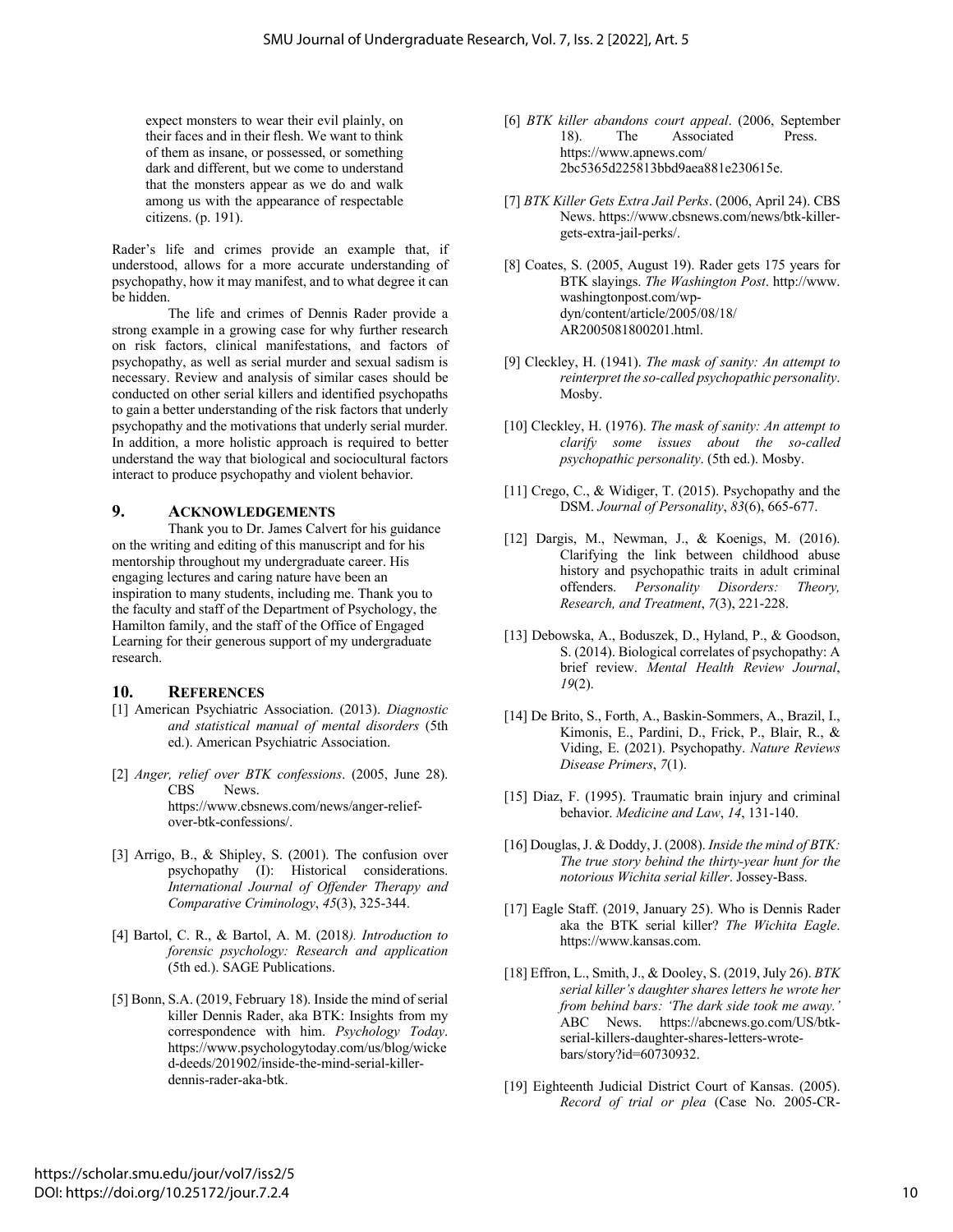000498-FE). Kansas Office of Judicial Administration. https://www. kansas.gov/countyCourts/search/records?executio  $n = e2s1$ .

- [20] Fazel, S., Philipson, J., Gardiner, L., Merritt, R., & Grann, M. (2009). Neurological disorders and violence: A systematic review and meta-analysis with a focus on epilepsy and traumatic brain injury. Journal of Neurology, 256(10), 1591-1602.
- [21] Finger, S. (2005, July 2). Victim's family files suit against Rader. The Wichita Eagle. https://www.kansas.com.
- [22] Forth, A. E., Hart, S. D., & Hare, R. D. (1990). Assessment of psychopathy in male young offenders. Psychological Assessment, 2, 342–344.
- [23] Graham, N., Kimonis, E., Wasserman, A., & Kline, S. (2012). Associations among childhood abuse and psychopathy facets in male sexual offenders. Personality Disorders: Theory, Research, and Treatment, 3(1), 66-75.
- [24] Granacher, R.P. and Fozdar, M. (2020). Acquired psychopathy and its assessment. In A. R. Felthous  $&$  H. Sa $\beta$  (Eds.), The Wiley International Handbook on Psychopathic Disorders and the Law. Wiley.
- [25] Gray, R.M. (2010). Psychopathy and the will to power: Ted Bundy and Dennis Rader. In S. Waller (Ed.), Serial killers: Being and killing (pp. 191-205). Blackwell Publishing.
- [26] Greene, J. (2005, July 27). Paula and Dennis Rader's divorce granted. The Wichita Eagle. https://www. kansas.com.
- [27] Hare, R. D. (1999). Without conscience: The disturbing world of the psychopaths among us. The Guilford Press.
- [28] Hare, R.D. (2003). The Hare Psychopathy Checklist-Revised (2nd ed.). Multi-Health Systems.
- [29] Hare. R. D. (2005). Structural models of psychopathy. Current Psychiatry Reports, 7, 57-64.
- [30] Harpur, T. J., Hare, R. D., & Hakstian, A. R. (1989). Two-factor concepualization of psychopathy: Construct validity and assessment implications. Psychological Assessment: A Journal of Consulting and Clinical Psychology, 1, 6–17.
- [31] Hickey, E.W. (2012). Serial murderers and their victims (5th ed.). Cengage Learning.
- [32] Hansen, M. (2006). How the cops caught BTK. ABA Journal.

http://www.abajournal.com/magazine/article/how the cops caught btk/.

- [33] Heath, G.A., Hardesty, V.A., & Goldfine, P.E. (1984). Firesetting, enuresis, and animal cruelty. Journal of Child and Adolescent Psychotherapy, 1, 97– 100.
- [34] Hensley, C., & Tallichet, S.E. (2009). Childhood and adolescent animal cruelty methods and their possible link to adult violent crime. Journal of Interpersonal Violence, 24, 147–158.
- [35] Hensley, C., Tallichet, S.E., & Dutkiewicz, E.L. (2009). Recurrent childhood animal cruelty: Is there a relationship to adult recurrent interpersonal violence? Criminal Justice Review, 34, 248–257.
- [37] Heinzen, H. Köhler, D. Godt, N., Geiger, F., & Huchzermeier, C. (2011). Psychopathy, intelligence and conviction history. International Journal of Law and Psychiatry, 34(5), 336-340.
- [38] Johansson, P., & Kerr, M. (2005). Psychopathy and intelligence: A second look. Journal of Personality Disorders, 19(4), 357-369.
- [39] Joubert, D., Welsh, K., & Edward, L. J. (2021). Validity of the MacDonald triad as a forensic construct: Links with psychopathology and patterns of aggression in sex offenders. Legal and Criminological Psychology, 26, 103-116.
- [40] Kansas Department of Corrections. (2019). Kansas Adult Supervised Population Electronic Repository: Rader, Dennis L. https://kdocrepository.doc.ks.gov/kasper/search/ results.
- [41] Kiehl, K., & Hoffman, M. (2011). The criminal psychopath: History, neuroscience, treatment, and economics. Jurimetrics, 355-397.
- [42] King, G. C. (2012). Criminal profile: Dennis Lynn Rader. K.P. Allen (Ed.). Investigation Discovery. https://web.archive.org/web/20121231133739/htt p://investigation.discovery.com/criminals/serialkillers/dennis-rader.html.
- [43] Langevin, R. (2003). A study of the psychosexual characteristics of sex killers: Can we identify them before it is too late? International Journal of Offender Therapy and Comparative Criminology, 47, 266–382.
- [44] Magnus, E. (2005, August 28). 31 years of the BTK killer. NBC News. https://web.archive.org/web/20151 026145742/http://www.nbcnews.com/id/8916264 /page/6.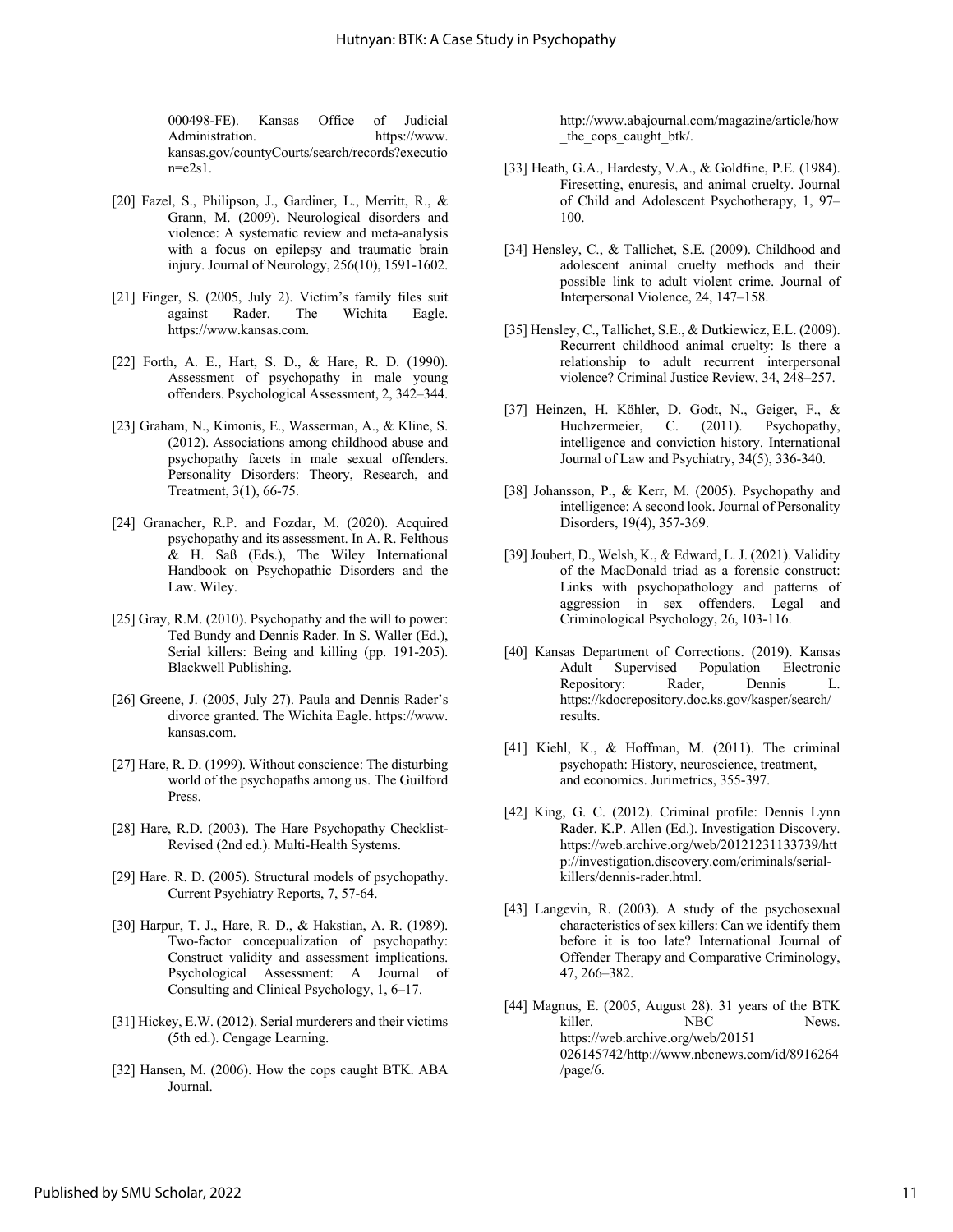- [45] Miller, C. (2001). Childhood animal cruelty and interpersonal violence. Clinical Psychology Review, 21, 735–749.
- [46] Neumann, C. S., & Hare, R. D. (2007). The superordinate nature of the Psychopathy-Checklist revised. Journal of Personality Disorders, 21, 102– 117.
- [47] Neumann, C. S., Hare, R. D., & Pardini, D. (2015). Antisociality and the construct of psychopathy: Data from across the globe. Journal of Personality, 83(6), 678-692.
- [48] Parfitt, C., & Alleyne, E. (2020). Not the sum of its parts: A critical review of the MacDonald Triad. Trauma, Violence, & Abuse, 21(2), 300-310.
- [49] Poythress, N. G., & Hall, J. R. (2011). Psychopathy and impulsivity reconsidered. Aggression and Violent Behavior, 16(2), 120-134.
- [50] Prentky, R., Burgess, A., Rokous, F., Lee, A., Hartman, C., Ressler, R., & Douglas, J. (1989). The presumptive role of fantasy in serial sexual homicide. American Journal of Psychiatry, 146, 887-891.
- [51] Preszler, J., Marcus, D. K., Edens, J. F., & McDermott, B. E. (2018). Network analysis of psychopathy in forensic patients. Journal of Abnormal Psychology, 127(2), 171-182.
- [52] Ramsland, K. (2016). Confession of a serial killer: The untold story of Dennis Rader, the BTK Killer. University Press of New England.
- [53] Rushton, P. J., & Templer, D. I. (2009). National differences in intelligence, crime, income and skin color. Intelligence, 37, 341–346.
- [54] Sexton, M., Shaw, M., & Smith, L. (2005). Dennis L. Rader: BTK – bind them, torture them, kill them [PDF document]. Retrieved from Radford University website https://www.google.com/url?sa=t&rct=j&q=&esr c=s&source=web&cd=1&cad=rja&uact=8&ved= 2ahUKEwiRoOeL8J\_lAhUJWK0KHRo1DO0QF jAAegQIABAC&url=http%3A%2F%2Fmaamod t.asp.radford.edu%2Fpsyc%2520405%2Fserial% 2520killers%2Frader%2C%2520Dennis%2520- %25202005.pdf&usg=AovVaw3MG0ylzCHO3V y8ke1bLO36.
- [55] Skeem, J. L., Polaschek, D. L. L., Patrick, C. J., & Lilienfeld, S. O. (2011). Psychopathic personality: Bridging the gap between scientific evidence and public policy. Psychological Science in the Public Interest, 12(3), 95–162.
- [56] Slavkin, M.L. (2001). Enuresis, firesetting, and cruelty to animals: Does the ego triad show predictive validity? Adolescence, 36, 461–466.
- [57] Sylvester, R. (2007, March 14). Investigators tell of grisly crimes, Rader's delight. The Wichita Eagle. https://web.archive.org.
- [58] Strongin, D. & Laviana, H. (2005, May 5). Families of BTK victims prepare to wait. The Wichita Eagle. https://web.archive.org/web/20180321130940/htt p://www.kansas.com/news/specialreports/btk/article1003691.html.
- [59] Timonen, M., Miettunen, J., Hakko, H., Zitting, P., Veijola, J., von Wendt, L., & Rasanen, P. (2002). The association of preceding traumatic brain injury with mental disorders, alcoholism and criminality: The Northern Finland 1966 birth cohort study. Psychiatry Research.
- [60] Verschuere, B., van Ghesel Grothe, S., Waldorp, L., Watts, A. L., Lilienfeld, S. O., Edens, J. F., Skeem, J. L., Noordhof, A. (2018). What features of psychopathy might be central? A network analysis of the Psychopathy Checklist-Revised (PCL-R) in three large samples. Journal of Abnormal Psychology, 127(1), 51-65.
- [61] Victims' relatives settle lawsuit against BTK serial killer. (n.d.). WIBW-TV. Retrieved from https://www.wibw. com/home/headlines/6665757.html.
- [62] Visser, B., Debow, V., Pozzebon, J., Bogaert, A., & Book, A. (2015). Psychopathic sexuality: The thin line between fantasy and reality. Journal of Personality, 83(4), 376-388.
- [63] Vitacco, M. J., Neumann, C. S., & Jackson, R. L. (2005). Testing a four-factor model of psychopathy and its association with ethnicity, gender, intelligence, and violence. Journal of Consulting and Clinical Psychology, 73, 466–576.
- [64] Walters, G.D. (2012). Crime in a psychological context: From career criminals to criminal careers. Sage.
- [65] Walters, G.D. (2013). Testing the specificity postulate of the violence graduation hypothesis: Metaanalyses of the animal cruelty-offending relationship. Aggression and Violent Behavior, 18, 797–802.
- [66] Walters, G. D. (2017). Animal cruelty and firesetting as behavioral markers of fearlessness and disinhibition: Putting two-thirds of MacDonald's triad to work. Journal of Forensic Psychiatry and Psychology, 28(1), 10-23.
- [67] Whiteside, S. P., & Lynam, D. R. (2001). The Five Factor Model and impulsivity: Using a structural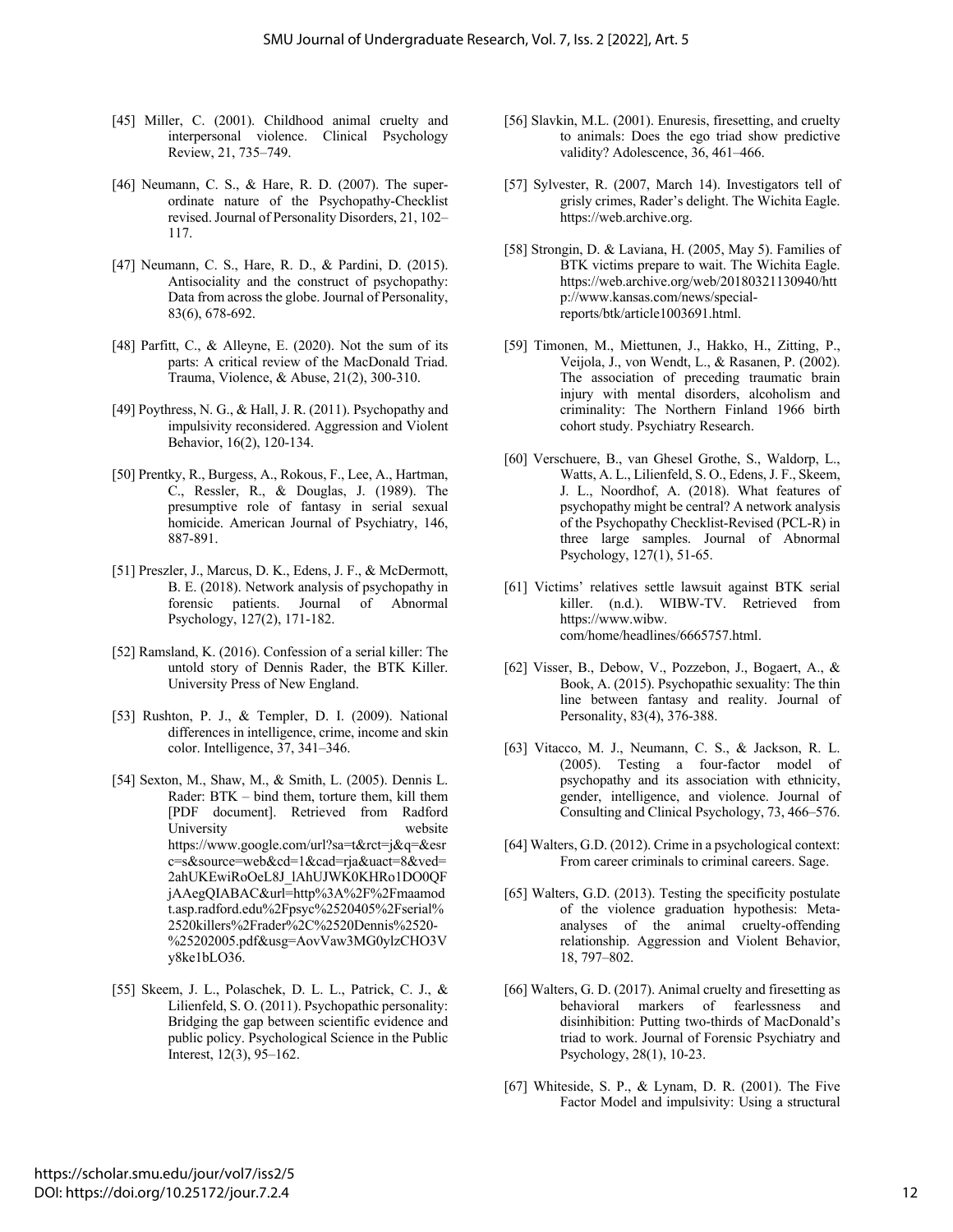model of personality to understand impulsivity. Personality and Individual Differences, 20(4), 669-689.

- [68] Wilson, M. J., Abramowitz, C., Vasilev, G., Bozgunov, K., & Vassileva, J. (2014). Psychopathy in Bulgaria: The cross-cultural generalizability of the Hare Psychopathy Checklist. Journal of Psychopathology and Behavioral Assessment, 36(3), 389-400.
- [69] Woodworth, M., Freimuth, T., Hutton, E., Carpenter, T., Agar, A., & Logan, M. International Journal of Law and Psychiatry, 36(2), 144-156.
- [70] Wright, J. & Hensley, C. (2003). From animal cruelty to serial murder: Applying the graduation hypothesis. International Journal of Offender Therapy and Comparative Criminology, 47(1), 71- 88.